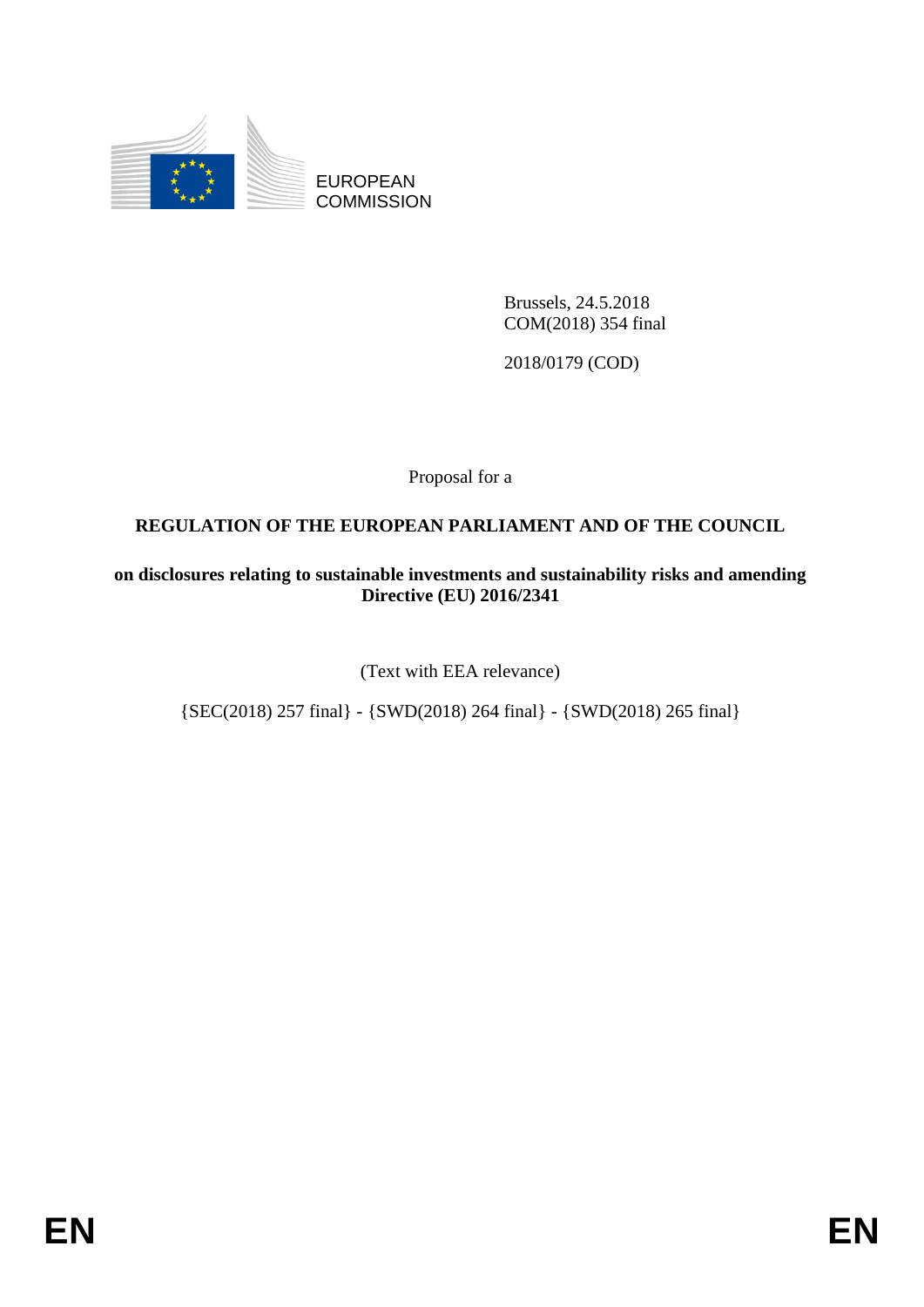# **EXPLANATORY MEMORANDUM**

# **1. CONTEXT OF THE PROPOSAL**

#### **• Reasons for and objectives of the proposal**

This proposal is part of a broader Commission's initiative on sustainable development. It lays the foundation for an EU framework which puts environmental, social and governance (ESG) considerations at the heart of the financial system to help transform Europe's economy into a greener, more resilient and circular system. ESG factors should be considered when taking decisions on investments in order to make investments more sustainable.

This proposal and the legislative acts proposed alongside it aim to integrate ESG considerations into the investment and advisory process in a consistent manner across sectors. This should ensure that financial market participants — undertakings for collective investment in transferable securities (UCITS) management companies, alternative investment fund managers (AIFMs), insurance undertakings, institutions for occupational retirement provision (IORPs), European venture capital fund (EuVECA) managers, European social entrepreneurship funds (EuSEF) managers and investment firms - that receive a mandate from their clients or beneficiaries to take investment decisions on their behalf would integrate ESG into their internal processes and inform their clients in this respect. This proposal would also ensure that investment firms and insurance intermediaries providing advice consider ESG as drivers of value in the advice given as part of their duties towards investors and that they provide investors with the related information. Furthermore, to help investors compare the carbon footprint of investments, the proposals introduce new categories of low carbon and positive carbon impact benchmarks. These proposals, which are mutually reinforcing should facilitate investments in sustainable projects and assets across the EU.

The Commission's package follows global efforts towards a more sustainable economy. Governments from around the world chose a more sustainable path for our planet and our economy by adopting the **2016 Paris agreement on climate change** and the **United Nations 2030 Agenda for Sustainable Development.**

The EU is committed to development that meets the needs of the present without compromising the ability of future generations to meet their own needs. Sustainability has long been at the heart of the European project. The EU Treaties recognise social and environmental dimensions and that they should be addressed together.

The 2016 **Commission Communication on the next steps for a sustainable European**  future<sup>1</sup> links the Sustainable Development Goals (SDGs) of the United Nations 2030 Agenda for Sustainable Development to the European policy framework to ensure that all EU actions and policy initiatives, within the EU and around the world, take the SDGs on board from the outset. The EU is also fully committed to reaching the EU 2030 climate and energy targets and to mainstreaming sustainable development into EU policies, as Jean-Claude Juncker announced in the 2014 Political Guidelines for the European Commission<sup>2</sup>. Therefore, many of the European Commission's policy priorities for 2014-2020 feed into the EU climate objectives and implement the 2030 Agenda for Sustainable Development. These include the

 $\mathbf{1}$ <sup>1</sup> Communication from the Commission to the European Parliament, the Council, the European Economic and Social Committee and the Committee of the Regions: Next steps for a sustainable European future. European action for sustainability (COM(2016) 739 final).

<sup>&</sup>lt;sup>2</sup> A New Start for Europe: My Agenda for Jobs, Growth, Fairness and Democratic Change - Political Guidelines for the next European Commission, Strasbourg, 15 July 2014.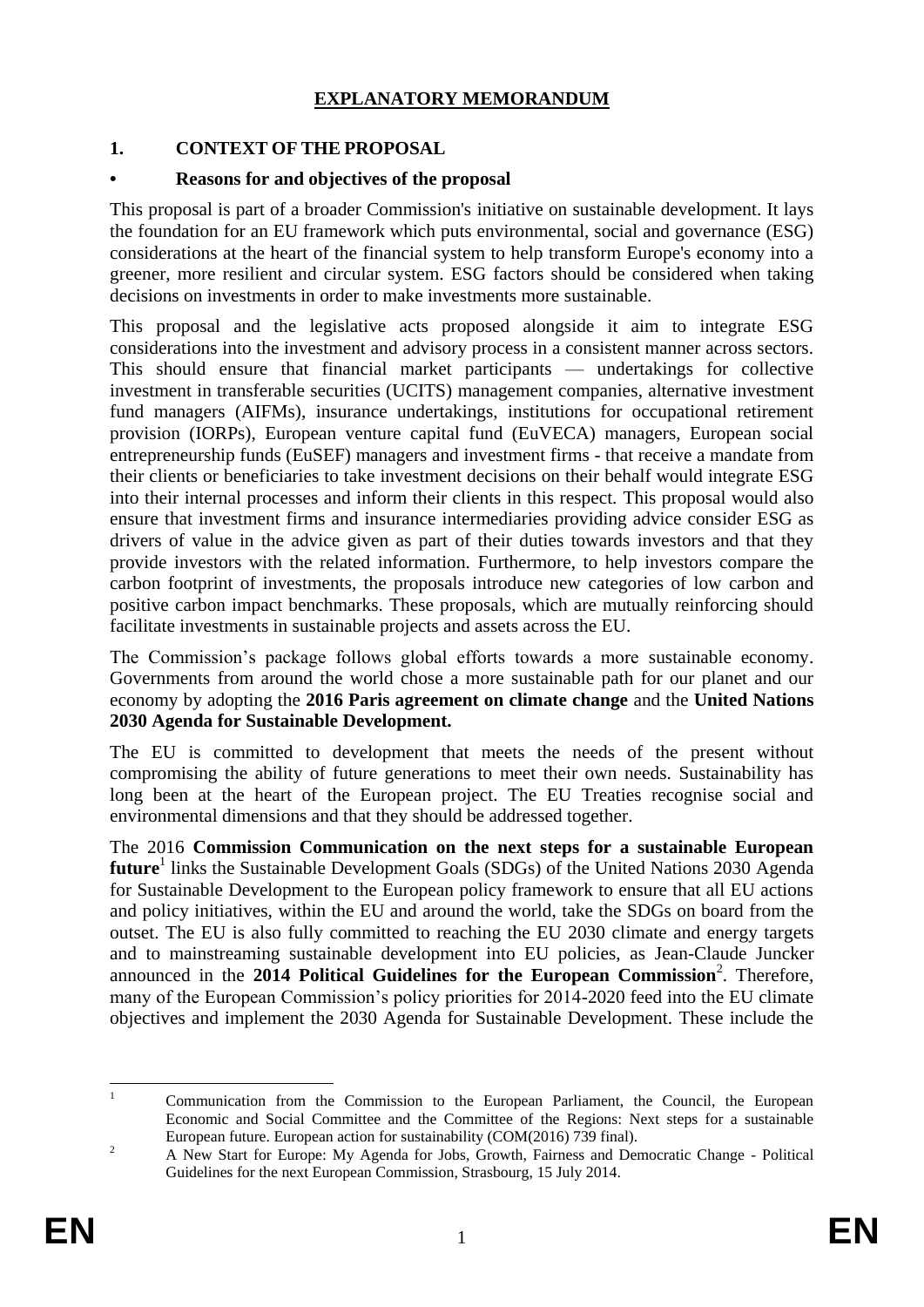Investment Plan for Europe<sup>3</sup>, the Circular Economy Package, the Energy Union **package**, the review of the **EU Bioeconomy Strategy**<sup>4</sup>, the **Capital Markets Union**<sup>5</sup> and the **EU budget for 2014-2020**, including the **Cohesion fund** and research projects. In addition, the Commission launched a multi-stakeholder platform to follow-up and exchange best practices on implementing the SDGs.

Achieving EU sustainability goals requires major investments. It is estimated that an additional annual investment of EUR 180 billion is needed to meet climate and energy targets alone by  $2030$ .<sup>6</sup> A substantial part of these financial flows will have to come from the private sector. Closing this investment gap means significantly redirecting private capital flows towards more sustainable investments and requires comprehensively rethinking the European financial framework.

In this context, in December 2016 the Commission established a **High-Level Expert Group** to develop an overarching and comprehensive EU strategy on sustainable finance. The Group's report, published on 31 January 2018, provided a comprehensive vision on sustainable finance for Europe and identified two imperatives for Europe's financial system. The first is to improve the contribution of finance to sustainable and inclusive growth. The second is to strengthen financial stability by incorporating environmental, social and governance factors into investment decision-making. As a follow-up, on 7 March 2018 the Commission published an **Action Plan on Financing Sustainable Growth**<sup>7</sup> .

Financial products, be they investment funds, life insurance or pension products, and portfolio management services are provided to pool investors' capital, and invest that capital collectively through a portfolio of financial instruments such as stock, bonds and other securities. While existing rules in Directive 2009/65/EC<sup>8</sup>, Directive 2009/138/EC<sup>9</sup>, Directive  $2011/61/EU^{10}$ , Directive  $2014/65/EU^{11}$  and Directive (EU)  $2016/2341^{12}$  require institutional

 $\overline{3}$ <sup>3</sup> Communication from the Commission to the European Parliament, the Council, the European Economic and Social Committee, the Committee of the Regions and the European Investment Bank: An Investment Plan for Europe (COM(2014) 0903 final).

<sup>&</sup>lt;sup>4</sup> Commission Staff Working Document on the review of the 2012 European Bioeconomy Strategy (SWD(2017) 374 final).

<sup>&</sup>lt;sup>5</sup> Communication from the Commission to the European Parliament, the Council, the European Economic and Social Committee and the Committee of the Regions: Action Plan on Building a Capital Markets Union (COM(2015)468 final).

<sup>&</sup>lt;sup>6</sup> The estimate is a yearly average investment gap for the period 2021 to 2030, based on PRIMES model projections used by the European Commission in the Impact Assessment of the Proposal of the Energy Efficiency Directive (2016).

<sup>&</sup>lt;sup>7</sup> Communication from the Commission to the European Parliament, the Council, the European Economic and Social Committee and the Committee of the Regions: Action Plan: Financing Sustainable Growth (COM(2018)097 final).

<sup>&</sup>lt;sup>8</sup> Directive 2009/65/EC of the European Parliament and of the Council of 13 July 2009 on the coordination of laws, regulations and administrative provisions relating to undertakings for collective investment in transferable securities (UCITS) (OJ L 302 17.11.2009, p. 32).

<sup>&</sup>lt;sup>9</sup><br>Directive 2009/138/EC of the European Parliament and of the Council of 25 November 2009 on the taking-up and pursuit of the business of Insurance and Reinsurance (Solvency II) (OJ L 335, 17.12.2009, p. 1).

<sup>&</sup>lt;sup>10</sup> Directive 2011/61/EU of the European Parliament and of the Council of 8 June 2011 on Alternative Investment Fund Managers and amending Directives 2003/41/EC and 2009/65/EC and Regulations (EC) No 1060/2009 and (EU) No 1095/2010 (OJ L 174 1.7.2011, p. 1).

<sup>&</sup>lt;sup>11</sup> Directive 2014/65/EU of the European Parliament and of the Council of 15 May 2014 on markets in financial instruments and amending Directive 2002/92/EC and Directive 2011/61/EU (OJ L 173, 12.6.2014, p. 349).

<sup>&</sup>lt;sup>12</sup> Directive (EU) 2016/2341 of the European Parliament and of the Council of 14 December 2016 on the activities and supervision of institutions for occupational retirement provision (IORPs) (OJ L 354, 23.12.2016, p. 37).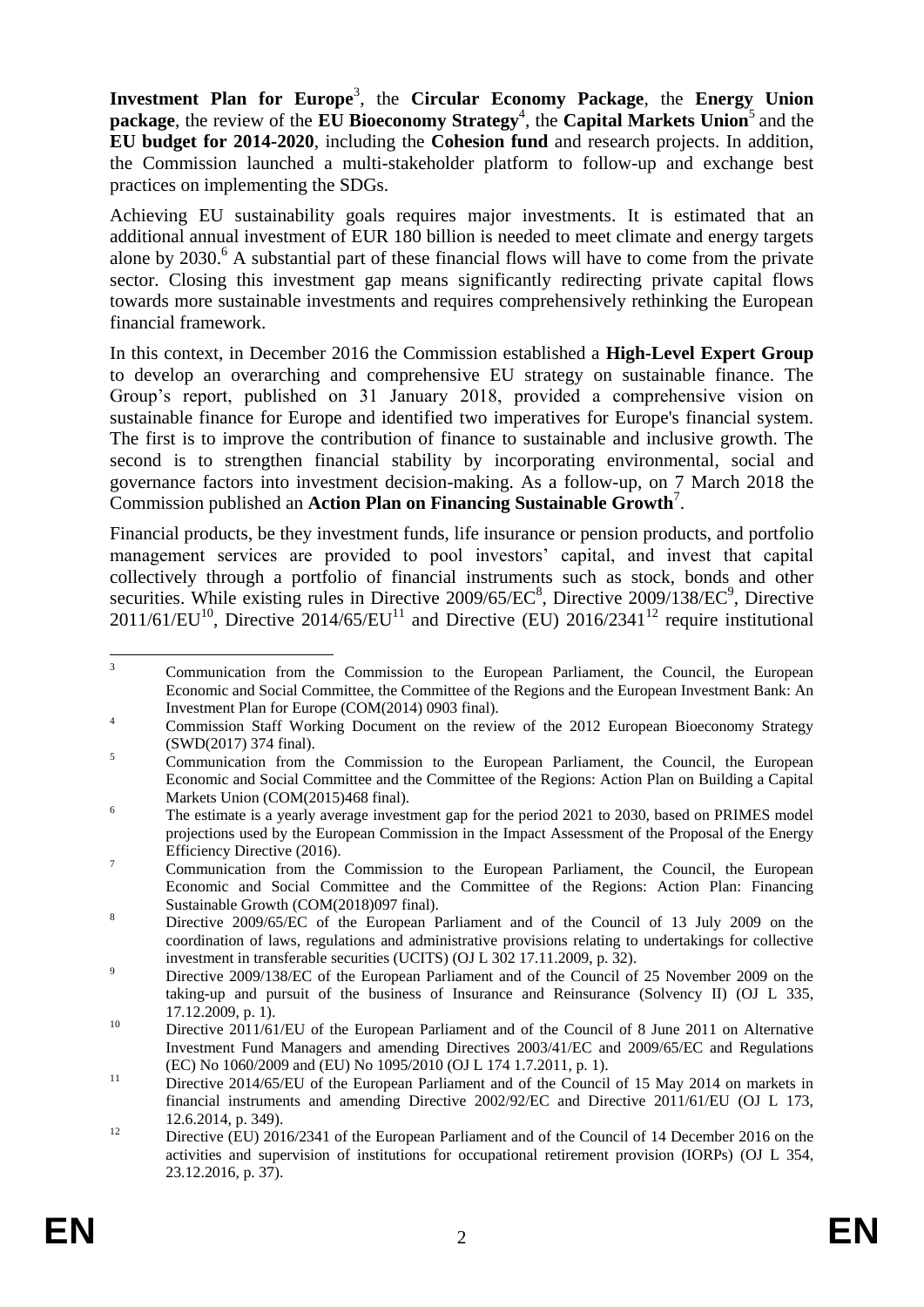investors and asset managers to act in the best interest of their clients and provide scope for integrating sustainability risks, they do not systematically consider and integrate them in a consistent way in their investment decisions and disclosure processes.

Directive 2009/65/EC and Directive 2011/61/EU are complemented by four fund frameworks:

- Regulation (EU) No  $345/2013$  on European venture capital funds<sup>13</sup>,
- Regulation (EU) No 346/2013 on European social entrepreneurship funds<sup>14</sup>,
- Regulation (EU)  $2015/760$  on European long-term investment funds<sup>15</sup>, and
- Regulation (EU)  $2017/1131$  on money market funds<sup>16</sup>.

The regulatory landscape for financial products is completed by distribution rules, including the rules on advice, laid down in Directive 2014/65/EU and Directive (EU)  $2016/97^{17}$ . These Directives require investment firms and insurance intermediaries providing advice to act in the best interest of their clients, but they do not require them to explicitly consider ESG risks in their advice nor to disclose those considerations.

Directive (EU) 2016/2341 represents a first step towards a more concise disclosure framework in the financial services sector in relation to ESG factors. Directive (EU)  $2017/828^{18}$  on long-term shareholder engagement increased the transparency obligations for institutional investors and asset managers by requiring them to develop and disclose an engagement strategy including a description of how they monitor investee companies on nonfinancial performance, social and environmental impact and corporate governance, and to disclose on an annual basis how their engagement policy has been implemented. Nevertheless, there is still a lack of transparency on how institutional investors, asset managers and financial advisors consider sustainability risks in their investment decisionmaking or advisory processes. As a result, their clients do not get the full information they need to inform their investment decisions or recommendations. In addition, undertakings subject to Directive 2014/95/EU<sup>19</sup> on disclosure of non-financial and diversity information by certain large undertakings and groups which amended Directive  $2013/34/EU^{20}$  on the annual financial statements, consolidated financial statements and related reports draw up nonfinancial statements about the undertakings' development, performance, position and impact of their activities, relating to *inter alia* environmental, social and employee matters.

 $13$ <sup>13</sup> Regulation (EU) No 345/2013 of the European Parliament and of the Council of 17 April 2013 on European venture capital funds (OJ L 115, 25.4.2013, p. 1).

<sup>&</sup>lt;sup>14</sup> Regulation (EU) No 346/2013 of the European Parliament and of the Council of 17 April 2013 on European social entrepreneurship funds (OJ L 115, 25.4.2013, p. 18).

<sup>&</sup>lt;sup>15</sup> Regulation (EU) 2015/760 of the European Parliament and of the Council of 29 April 2015 on European long-term investment funds (OJ L 123, 19.5.2015, p. 98).

<sup>&</sup>lt;sup>16</sup> Regulation (EU) 2017/1131 of the European Parliament and of the Council of 14 June 2017 on money market funds (OJ L 169, 30.6.2017, p. 8).

<sup>&</sup>lt;sup>17</sup> Directive (EU) 2016/97 of the European Parliament and of the Council of 20 January 2016 on insurance distribution (OJ L 26, 2.2.2016, p. 19).

<sup>&</sup>lt;sup>18</sup> Directive (EU) 2017/828 of the European Parliament and of the Council of 17 May 2017 amending Directive 2007/36/EC as regards the encouragement of long-term shareholder engagement (OJ L 132, 20.5.2017, p. 1).

<sup>&</sup>lt;sup>19</sup> Directive 2014/95/EU of the European Parliament and of the Council of 22 October 2014 amending Directive 2013/34/EU as regards disclosure of non-financial and diversity information by certain large undertakings and groups (OJ L 330, 15.11.2014, p. 1).

<sup>&</sup>lt;sup>20</sup> Directive 2013/34/EU of the European Parliament and of the Council of 26 June 2013 on the annual financial statements, consolidated financial statements and related reports of certain types of undertakings, amending Directive 2006/43/EC of the European Parliament and of the Council and repealing Council Directives 78/660/EEC and 83/349/EEC (OJ L 182, 29.6.2013, p.19).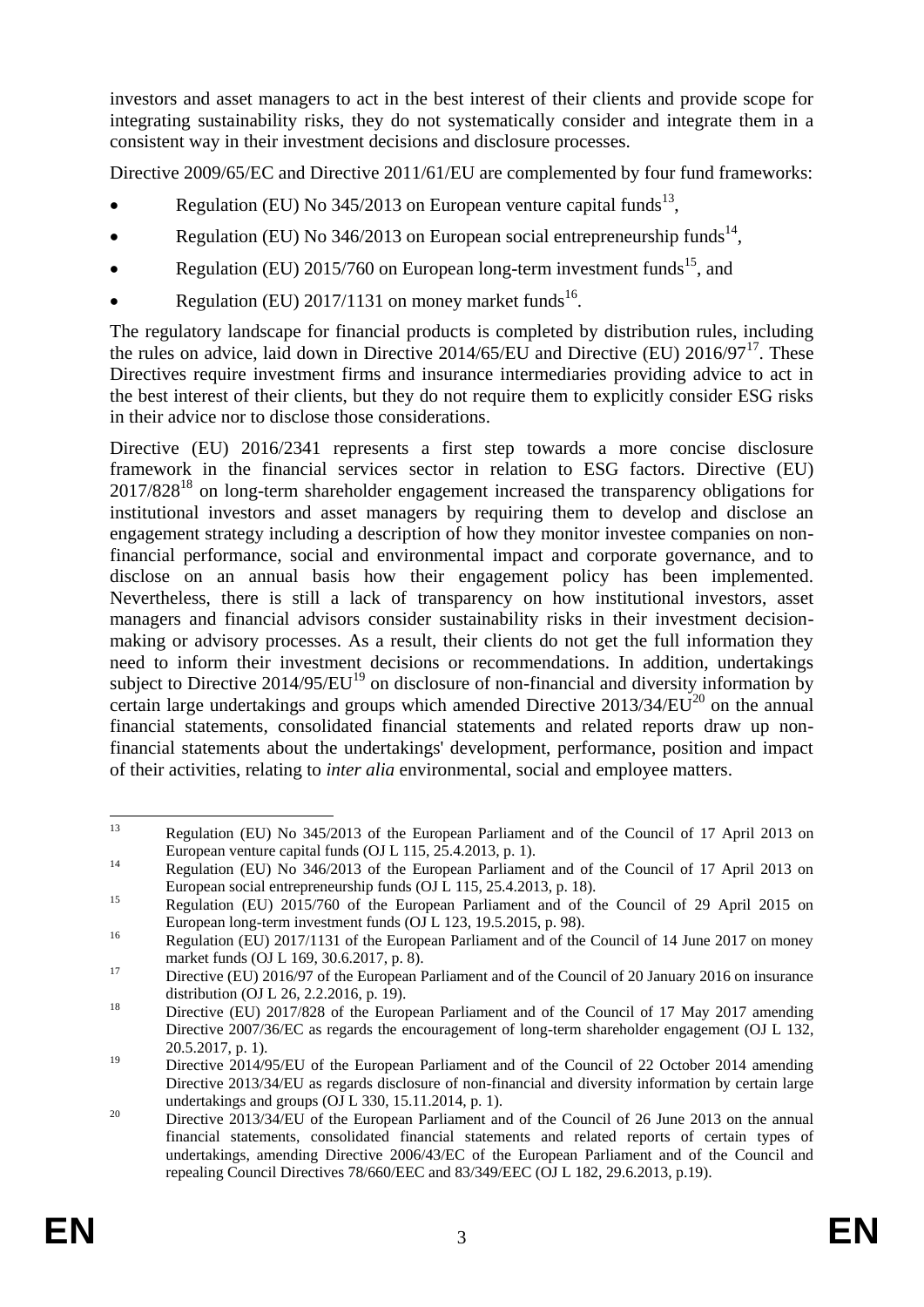## **• Consistency with existing policy provisions in the policy area**

This proposal introduces additional requirements to existing elements of the relevant legislation. These new elements are consistent with the objectives of the existing policy provisions in the policy area, and in particular Directive 2009/65/EC, Directive 2009/138/EC, Directive 2011/61/EU, Directive 2014/65/EU, Directive (EU) 2016/97, Directive (EU) 2016/2341, Regulation (EU) No 345/2013, Regulation (EU) No 346/2013 and Regulation (EU) 2015/760. The proposal aligns the rules in the different legislative frameworks and safeguards consistency with them.

## **• Consistency with other Union policies**

Europe is increasingly faced with the catastrophic and unpredictable consequences of climate change and resource depletion. That is why more sustainable economic growth, i.e. transitioning to a low-carbon, more resource-efficient and circular economy, more transparency and long-term thinking and planning, whilst ensuring the stability of the financial system, is key to the long-term competitiveness of the EU economy. As the financial system has a vital role to play here, we must stimulate private capital in more sustainable investments. Such thinking is at the core of the **Capital Markets Union**  $(CMU)^{21}$  project.

This proposal is complementary to this objective and a priority action in the **CMU mid-term review** as it contains measures to harness the transformative power of financial technology and to shift private capital towards sustainable investment. It contributes to the development of more integrated capital markets by making it easier for investors to benefit from the single market whilst taking informed decisions.

This proposal is part of a more comprehensive EU package to achieve the EU's climate and sustainable development agenda and feeds into the Union's energy and climate goals for 2014-2020, such as **the Clean Air Policy, the Circular Economy Package, the Energy Union Strategy, including the Clean Energy for All Europeans Package and the EU Strategy on Adaptation to Climate Change.** Unlike the other EU initiatives, this proposal focuses explicitly on financing aspects by the private sector. It is consistent with the **review of the European System of Financial Supervision**<sup>22</sup> that provides for amendments to regulations establishing the European Banking Authority<sup>23</sup>, the European Insurance and Occupational Pensions Authority<sup>24</sup> and the European Securities and Markets Authority<sup>25</sup> so that the Authorities take account of risks related to environmental, social and governance factors when carrying out their tasks. In this way it ensures that financial market activities are more consistent with sustainable objectives. The Commission proposal on a **pan-European** 

 $21$ <sup>21</sup> Communication from the Commission to the European Parliament, the Council, the European Economic and Social Committee and the Committee of the Regions: Action Plan on Building a Capital Markets Union (COM(2015)468 final).

<sup>&</sup>lt;sup>22</sup> Proposal for a Regulation of the European Parliament and of the Council amending Regulations (EU) No 1093/2010, 1094/2010, 1095/2010, 345/2013, 346/2013, 600/2014, 2015/760, 2016/1011, 2017/1129 (COM(2017) 536 final).

<sup>&</sup>lt;sup>23</sup> Regulation (EU) No 1093/2010 of the European Parliament and of the Council of 24 November 2010 establishing a European Supervisory Authority (European Banking Authority), amending Decision No 716/2009/EC and repealing Commission Decision 2009/78/EC (OJ L 331, 15.12.2010, p. 12).

<sup>&</sup>lt;sup>24</sup> Regulation (EU) No 1094/2010 of the European Parliament and of the Council of 24 November 2010 establishing a European Supervisory Authority (European Insurance and Occupational Pensions Authority), amending Decision No 716/2009/EC and repealing Commission Decision 2009/79/EC (OJ L 331, 15.12.2010, p. 48).

<sup>&</sup>lt;sup>25</sup> Regulation (EU) No 1095/2010 of the European Parliament and of the Council of 24 November 2010 establishing a European Supervisory Authority (European Securities and Markets Authority), amending Decision No 716/2009/EC and repealing Commission Decision 2009/77/EC (OJ L 331, 15.12.2010, p. 84).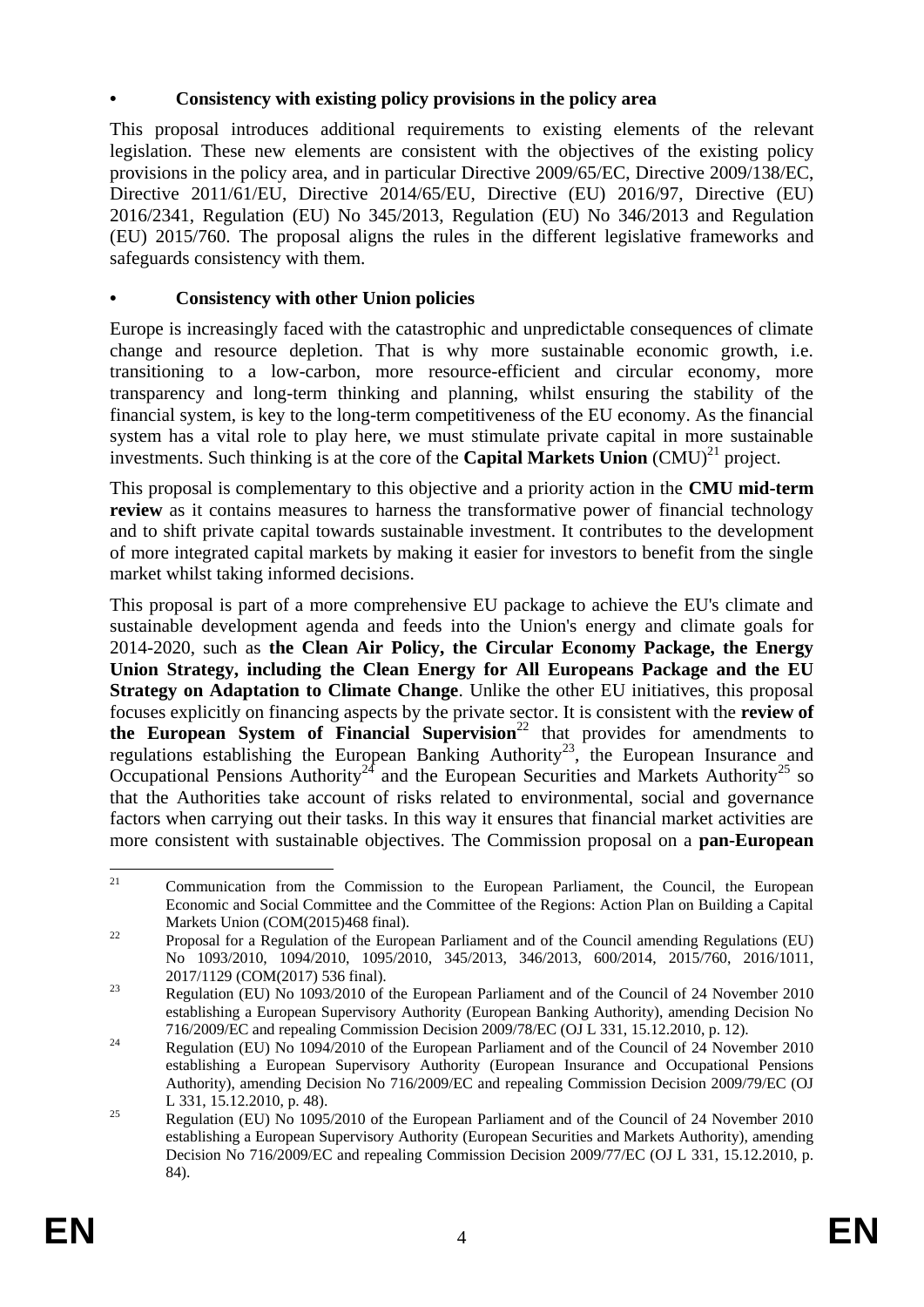**personal pension product** (PEPP) provides for several disclosures in relation to ESG  $factors^{26}$ .

# **2. LEGAL BASIS, SUBSIDIARITY AND PROPORTIONALITY**

# **• Legal basis**

This proposal falls within the area of shared competence in accordance with Article 4(2)(a) of the Treaty on the Functioning of the European Union (TFEU) and is based on Article 114 TFEU which allows the adoption of measures for the approximation of national provisions having as their object the establishment and functioning of the internal market.

Disclosures to end-investors reinforce their protection because they aim to better inform their investment choices. Currently, end-investors cannot reap the benefit of the internal market because there is no dedicated and coherent disclosure framework on the integration of ESG risks by asset managers, including investment firms which provide portfolio management, IORPs and other pension providers, insurance undertakings which make available IBIPs, insurance intermediaries and investment firms providing advice. Moreover, end-investors do not currently receive coherent disclosures by financial products and services that target sustainable investments.

The analysis carried out as part of the impact assessment report suggests that financial market participants and financial advisors lack regulatory incentives to disclose to end-investors how they integrate sustainability factors in their investment decision process. This, in turn makes it more difficult and costly for end-investors to make informed investment choices. Disclosures in asset management, insurance and pensions sectors remain unsystematic, incoherent and fail to ensure comparability.

The impact assessment report identified considerable differences among Member States and financial services sectors. There is also a parallel development of market-based practices based on commercially-driven priorities which give rise to divergent outcomes and thus cause further unnecessary market fragmentation. Divergent disclosure standards and market-based practices make it very difficult to compare different financial products and services, create unfair conditions for different financial products and services, manufacturers and distribution channels, and erect additional barriers to the internal market. Divergences are also confusing to end-investors and distort their investment decisions and reduce opportunities for sustainable investments. Different requirements and approaches obstruct the fundamental freedoms and thus have a direct effect on the functioning of the internal market. Also, in order to respond to the Paris Climate Agreement, as financial market participants represent an important driving force, Member States are likely to adopt additional divergent national measures to incentivise more sustainable investments. However, these divergent measures could create obstacles to the smooth functioning of the internal market and be detrimental to financial market participants. The disclosure rules do not regulate market access for these financial market participants and financial advisors but govern the way their activities are carried out. The rules underpin the correct and safe functioning of the internal market, safeguard competition between different financial market participants and financial advisors and preserve behavioural incentives for innovation. Consequently, the appropriate legal basis is Article 114 TFEU.

 $26$ <sup>26</sup> Commission Proposal for a Regulation of the European Parliament and of the Council on a pan-European Personal Pension Product (PEPP) (COM(2017) 343 final).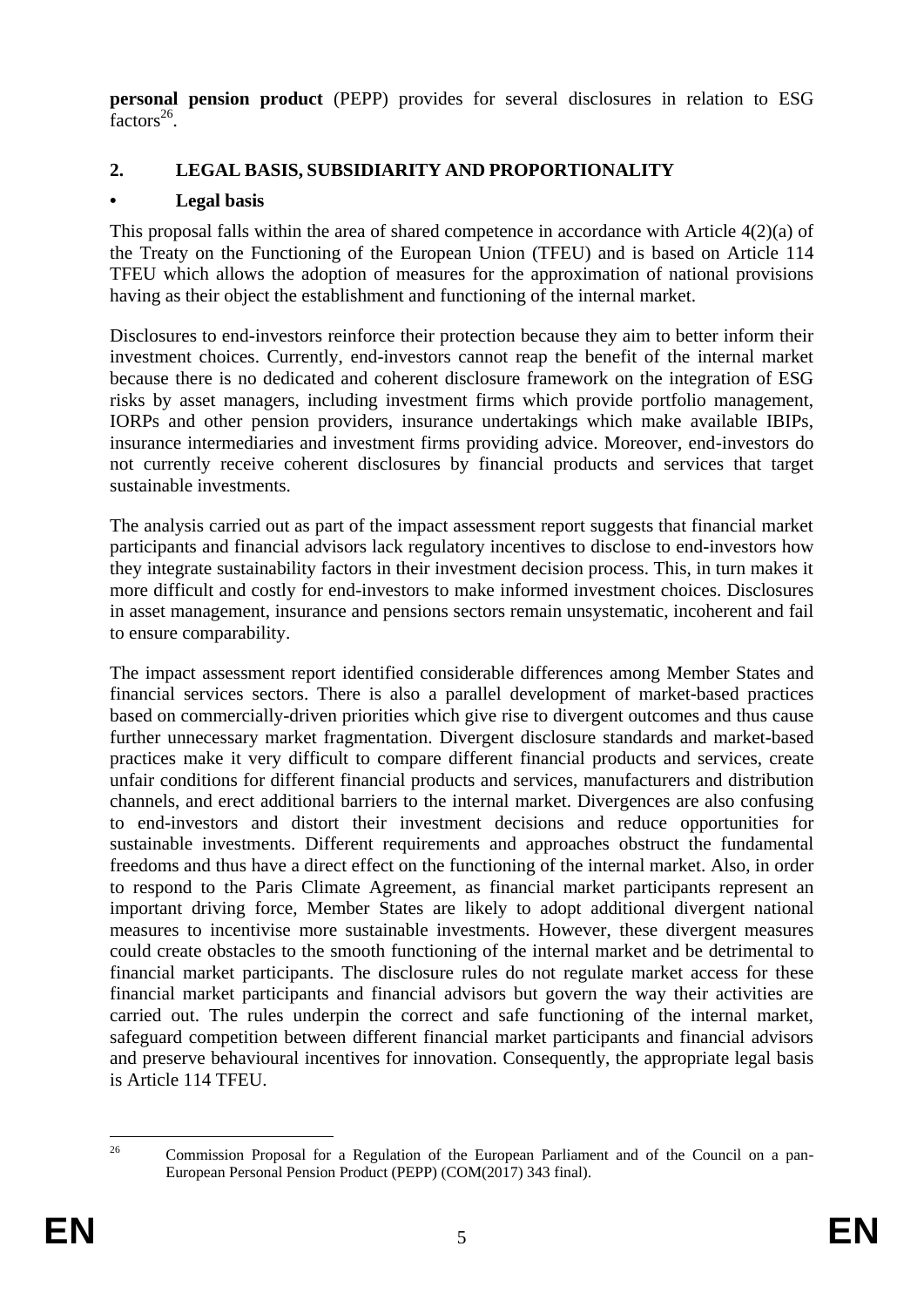The taking up of activities as fund managers is regulated by Directive 2009/65/EC, Directive 2011/61/EU, Regulation (EU) No 345/2013 and Regulation (EU) No 346/2013. Taking up activity as IORPs is regulated by Directive (EU) 2016/2341, as insurance undertakings by Directive 2009/138/EC, as providers of portfolio management by Directive 2014/65/EU and as financial advisors by Directive 2014/65/EU and Directive (EU) 2016/97. These financial market participants and financial advisors will continue to be subject to these frameworks, and the disclosure rules they lay down will be supplemented by the disclosure rules contained in this new Regulation.

This proposal amends Directive (EU) 2016/2341, which was based on Articles 53, 62 and 114(1) TFEU. It empowerments the Commission to adopt delegated acts specifying the 'prudent person' rule with respect to the consideration of ESG risks and the inclusion of ESG factors in internal investment decisions and risk management processes. Since general governance and risk-management should already integrate ESG factors and risks, these activities should be organised to comply with the delegated acts. As the Commission plans to make use of current empowerments under Directive 2009/65/EC, Directive 2009/138/EC and Directive 2011/61/EU to specify the integration of ESG risks under those Directives, the empowerments under Directive (EU) 2016/2341 provide for means to equally safeguard consumer protection and a level playing field between IORPs and other financial market participants. As the proposed changes to Directive (EU) 2016/2341 concern rules related to investment behaviour by IORPs, Article 114 TFEU is the appropriate legal basis.

# **• Subsidiarity (for non-exclusive competence)**

This proposal complies with the principle of subsidiarity as set out in Article 5 of the Treaty on European Union (TEU).

According to the principle of subsidiarity, Union action may only take place if the envisaged aims cannot be achieved by Member States alone. The identified problems are not limited to the territory of one Member State. Consequently, the proposal's aim is to ensure a coordinated solution to shortcomings stemming from the current EU legislation covering financial market participants and financial advisors. Uniformity and legal certainty of the exercise of the Treaty freedoms can be better ensured by taking action at EU level.

# **• Proportionality**

This proposal complies with the principle of proportionality as set out in Article 5 TEU. The proposed measures are necessary to achieve the objectives of transparency and reducing investors' search costs to determine how sustainability risks are integrated in the investment process by financial market participants and financial advisors. The availability and quality of information on this aspect is key element in creating equal conditions by ensuring a coherent approach across sectors and Member States. Consultation showed that the costs of considering and integrating ESG factors are limited.

The impact assessment report accompanying this proposal suggests that Directive 2009/65/EC, Directive 2009/138/EC, Directive 2011/61/EU, Directive 2014/65/EU, Directive (EU) 2016/97, Directive (EU) 2016/2341, Regulation (EU) No 345/2013 and Regulation (EU) No 346/2013 do not explicitly consider and require disclosures on sustainability. This proposal aims reduce search costs for end-investors on sustainable investments.

Consequently, the proposal does not go beyond what is necessary to tackle the issues at EU level.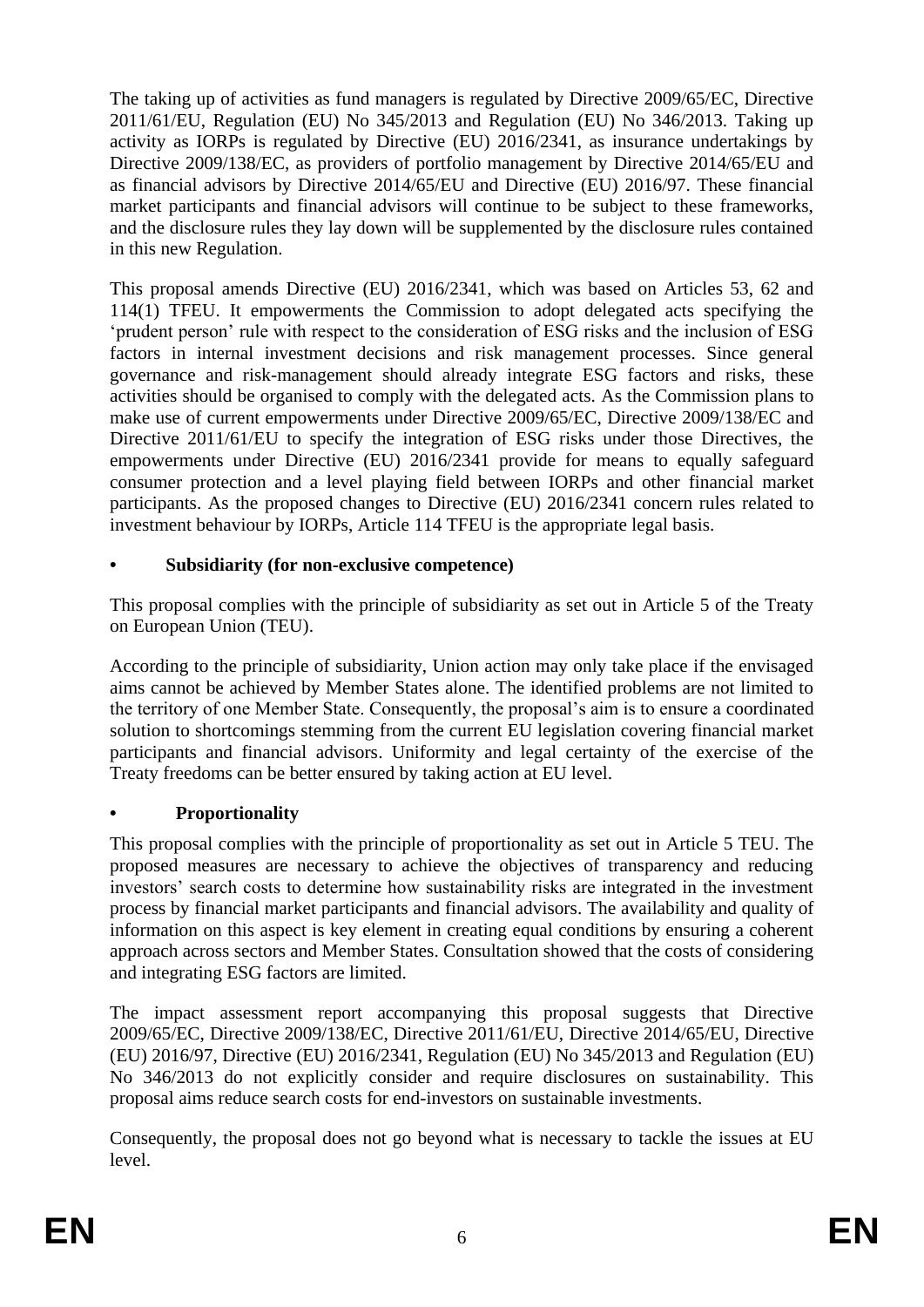# **• Choice of the instrument**

This proposal includes provisions which in a coordinated manner address shortcomings in investor protection measures and guarantee end-investors more legal certainty. The lack of transparency on the integration of sustainability risks and on pursuing sustainable investments would not be solved solely by amending Directive 2009/65/EC, Directive 2009/138/EC, Directive 2011/61/EU, Directive 2014/65/EU, Directive (EU) 2016/97, Directive (EU) 2016/2341, Regulation (EU) No 345/2013 and Regulation (EU) No 346/2013, as this could give rise to uneven implementation. The proposal aims to increase transparency on the integration of sustainability risks and on the pursuance of sustainable investments. A directly applicable regulation, providing full harmonisation, is necessary to achieve these policy objectives and is the best way to deliver maximum harmonisation between the various regulatory frameworks while avoiding divergences.

# **3. RESULTS OF EX-POST EVALUATIONS, STAKEHOLDER CONSULTATIONS AND IMPACT ASSESSMENTS**

## **• Stakeholder consultations**

Responses to a **public consultation on long-term and sustainable investment** (18 December 2015 to 31 March 2016) suggested that the link between the duties of institutional investors and asset managers and ESG is weak and that the markets do not sufficiently integrate ESG risks and do not sufficiently respond to ESG opportunities.

The High-Level Expert Group on Sustainable Finance (HLEG) was set up in December 2016 to help develop an EU strategy on Sustainable Finance through recommendations: it published a **HLEG interim report on Financing a Sustainable European Economy** in mid-July 2017 and presented the report at a stakeholder event on 18 July 2017, followed by a **consultation questionnaire**. A feedback statement was published along with the **HLEG final report on Financing a Sustainable European Economy** on 31 January 2018. The feedback statement summarises the respondents' replies to the questionnaire. There were certain strong trends in all the responses, including

- the importance of a clear EU-wide strategy on sustainability;
- the importance of providing a favourable environment for sustainable investment and subsequent finance:
- the need to define institutional investors' and asset managers' duties regarding sustainability, which could be extended to embed wider environmental, social and governance considerations; that duty should also include the notion of sustainability;
- the need for improved disclosures.

The Commission received eight responses to the **inception impact assessment on institutional investors and asset managers' duties regarding sustainability** (13 November 2017 to 11 December 2017). All of them supported the Commission's work to ensure that sustainability factors are assessed, consistently taken into account and disclosed by institutional investors and asset managers. Moreover, they all referred to issues such as transparency and disclosure, supervision of ESG integration, clarity of investors' duties in the existing EU legislation, comparability and reliability of available data or risk management and governance arrangements.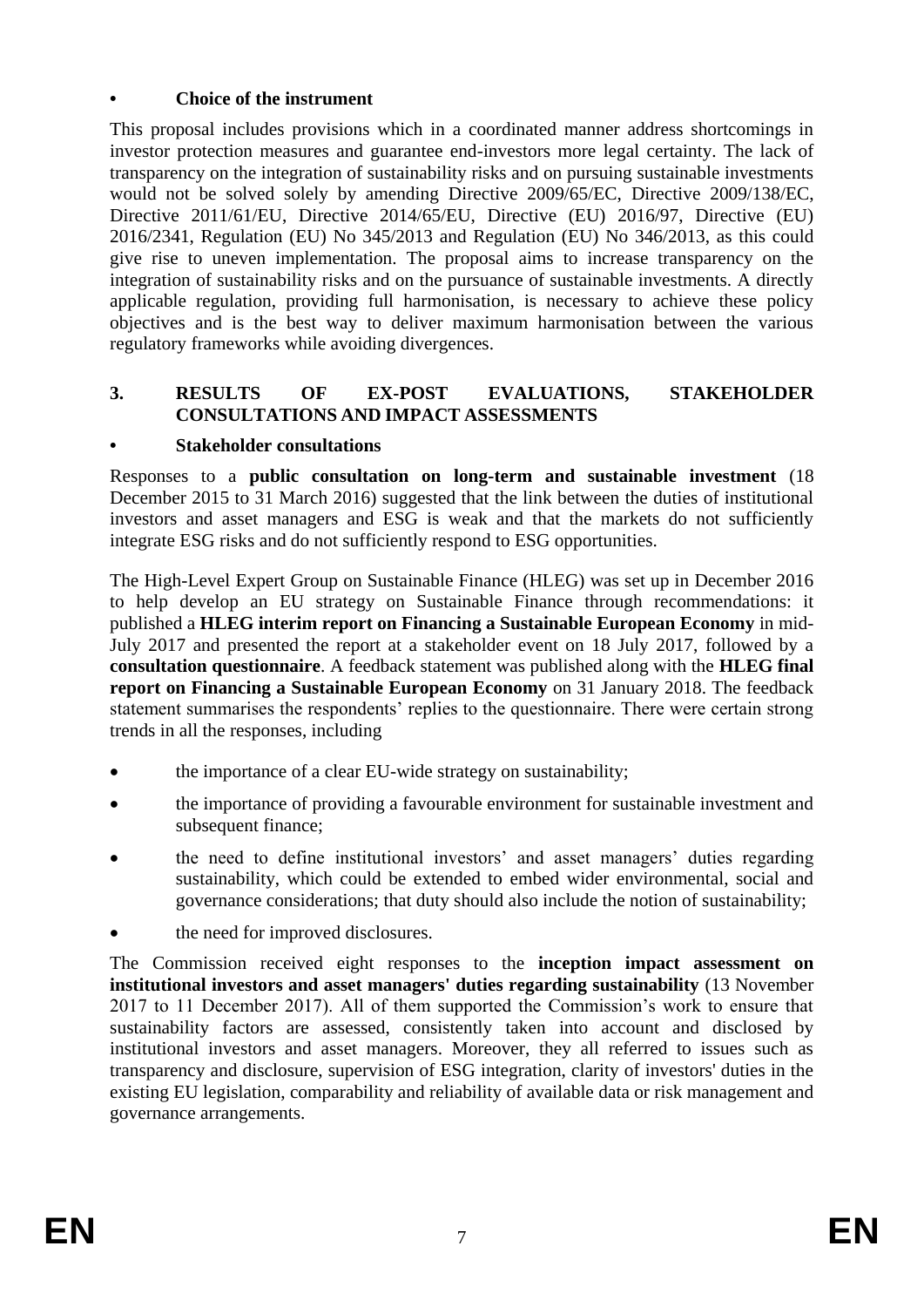The Commission further consulted stakeholders through **a public consultation on institutional investors' and asset managers' duties regarding sustainability** (13 November 2017 to 29 January 2018). The consultation followed up on the two out of the eight recommendations in HLEG interim report and, in particular, sought views on the integration of ESG factors by institutional investors and asset managers. The Commission received 191 responses to the consultation.

The Commission also conducted **targeted interviews with stakeholders** (January to February 2018), i.e. with medium-sized/large asset managers and institutional investors (insurance companies and pension funds) that have already integrated ESG factors in their investment decision process and/or have socially responsible investment products. 23 entities were interviewed. Questionnaires on input and data were used. The vast majority of interviewed entities confirmed the need to clarify at EU level whether institutional investors' and asset managers' duties involve assessing ESG-related risks and taking them into account if they are relevant. The interviewed entities provided further details on areas such as investment strategy, risk management, governance measures (i.e. an ESG specific committee, ESG board member, ESG internal control processes), engagement with investees and voting policy. Some entities also mentioned that they have in place separate ESG policies, must report to an ESG committee and to their board and that their remuneration policies were aligned with ESG. Asset managers mentioned that the benefits of integrating ESG included its positive impact on financial performance (particularly over the long term), improved risk/return characteristics of the portfolio they manage, reputational benefits of ESG integration, and ability to attract new clients. Insurers and pension providers mentioned an increase in demand by investors. Most of the interviewed entities disclose ESG-related at entity level and in annual/periodic reports, while others have client-specific disclosure, which is not public. A few entities have started to make public ESG disclosure at product level.

In addition, on 18 July 2017, the Commission organised a conference on the 'Sustainable Finance: Interim Report'. Approximately 450 representatives had the opportunity to discuss the HLEG interim report and to provide feedback. The Commission also organised a highlevel conference on 'Financing sustainable growth' on 22 March 2018 to keep up the momentum with the One Planet Summit and continue to consolidate the support and commitment from EU leaders and key private players for the changes needed in the financial system to fund the transition towards a low-carbon economy.

# **• Collection and use of expertise**

The Commission relied on several studies, information and data sources from the United Nations Environment Programme, the OECD, the HLEG, Eurosif, academia, think tanks, the European Fund and Asset Management Association, market reports and studies by private companies. The process also drew on a Commission study on Resource Efficiency and Fiduciary Duties of Investors published in 2015. The Commission also relied on experience with two Horizon 2020 projects related to sustainable finance, i.e. a project on developing sustainable energy investment (SEI) metrics, benchmarks, and assessment tools for the financial sector and a project on energy transition risks and opportunities.

# **• Impact assessment**

An impact assessment was carried out to prepare this initiative.

The proposal takes into account the opinions (the positive opinion with reservations issued on 14 May 2018 and the previous two negative opinions) issued by the Regulatory Scrutiny Board (RSB). The proposal and revised impact assessment address the comments of the RSB,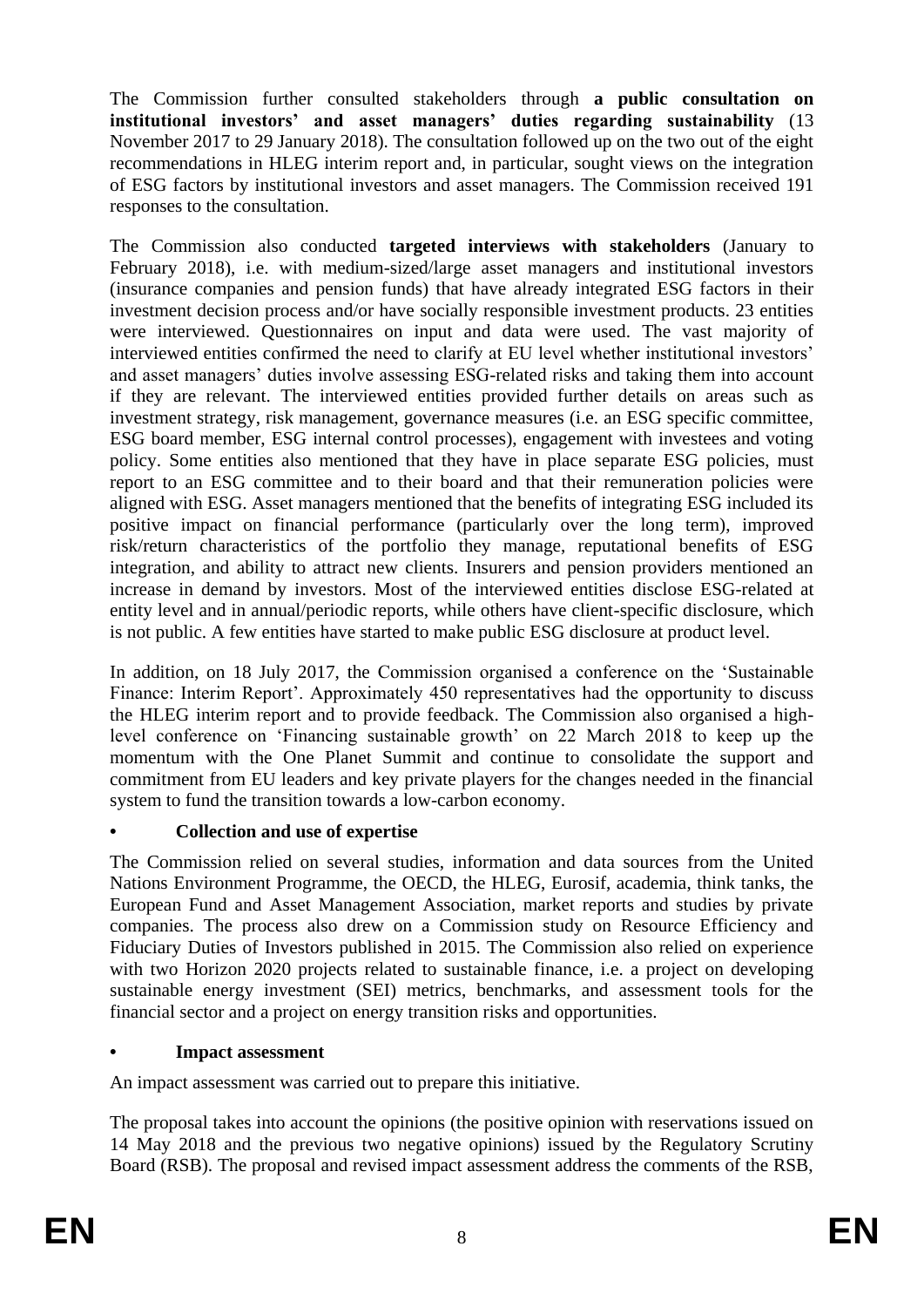which concluded in their opinions that adjustments were necessary before proceeding further with this initiative. The Board's major concerns were about the costs related to the disclosure requirements, both for smaller issuers and for relevant financial entities. Consequently, the policy options in the impact assessment report reflect the Board's concerns by:

- (a) clarifying the disclosures in relation to the integration of sustainability risks and disclosure requirements of financial products or services pursuing sustainable investments;
- (b) identifying incentives for financial market participants and financial advisors to cut the costs which may be borne by investee companies, namely to use information in management reports or non-financial statements in accordance with Directive 2013/34/EU;
- (c) providing for examples of situations where the information and data may not be directly available on the market or the available data may be of low quality and/or not comparable;
- (d) improving the presentation of the cost-benefit trade-offs.

In general terms, the policy choices assessed in the impact assessment are as follows:

- (a) explicitly requiring the integration of ESG risks in the investment decision or advisory processes as part of duties towards investors and/or beneficiaries;
- (b) introducing mandatory disclosures at the level of the financial market participants and financial advisors on how ESG risks are integrated in the investment decision and advisory process;
- (c) introducing mandatory disclosures for the given financial product or service, on integrating ESG risks in the investment decision or advisory process;
- (d) in addition, where financial market participants and financial advisors market financial products or services claim that such products or services pursue sustainable investment objectives, obliging them to disclose information on the contribution of the investment decisions to the sustainable investment objectives (*ex-post* disclosure in regular reporting) and on how the investment strategy is aligned with the sustainable investment objectives (*ex-ante* disclosure in pre-contractual and contractual documents).

This Regulation covers policy choices (a), (b), (c) and (d). Policy choice (a) is covered by the amendment to Directive (EU) 2016/2341 introducing empowerments for the Commission to adopt respective delegated acts.

Feedback received from stakeholders showed that a clear and coherent approach on integration of ESG risks would have the following economic impacts. First of all, endinvestors will have more information on how financial market participants and financial advisors integrate ESG risks in their investment decision-making or advisory processes. ESG risks would be more systematically taken into account in financial modelling, leading to an optimal risk-return trade-off at least in the long-term, thereby fostering market efficiency. This will encourage financial market participants and financial advisors to be innovative in investment strategies or in their recommendations due to the consideration of a wider range of factors, both financial and non-financial, creating the conditions to attract new investors. And it will ultimately increase competition, incentivising entities to adopt high ESG standards.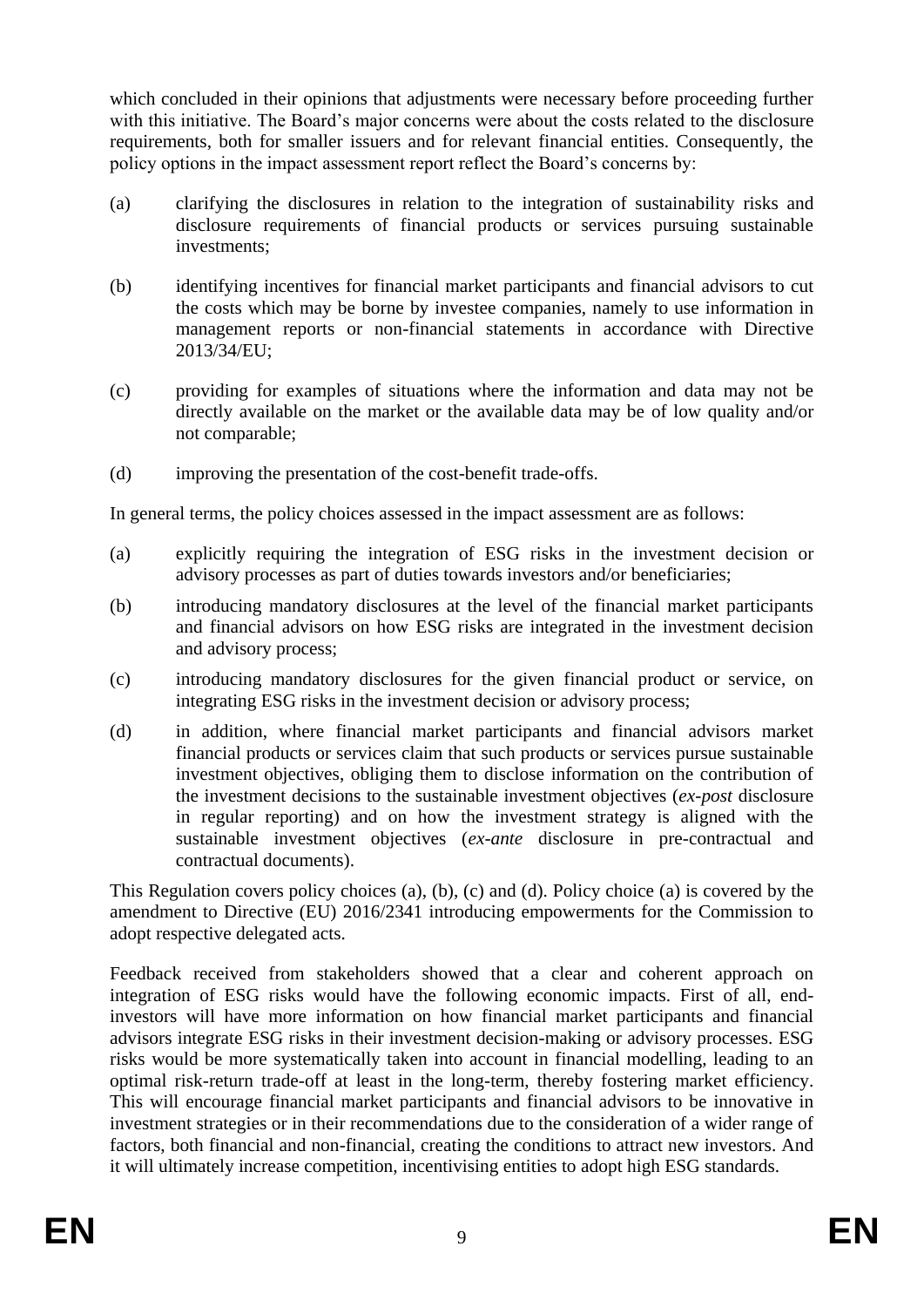Feedback from stakeholders also indicated that ESG-related costs are part of the overall internal and organisational costs related to the risk management and monitoring of certain exposures. In fact, the additional tasks imposed on financial market participants and financial advisors covered by this initiative would be incorporated within the existing organisational and operating procedures.

Mandatory disclosures will increase overall transparency, by reducing the asymmetry of information between end-investors and financial entities. The granularity of available information to end-investors will increase. Information will be effective in reaching the market, and better serve the general objective of reducing search costs for end-investors.

Some stakeholders indicated that the most significant costs would come from reviewing the pre-contractual and contractual documents (e.g. about EUR 40 000 *per* prospectus, which would be a one-off cost). However, these costs are expected to be limited if there is a transitional period, as suggested under the preferred option. Moreover, they indicated that the prospectus has to be periodically revised in any event; hence, the cost of adding ESG related information should be a fraction of it. Moreover, there are reputational benefits for financial entities from disclosure, as well as reduced costs for end-investors in finding financial products and/or services and taking investment decisions that correspond to their sustainability preferences.

The combination of a more competitive and efficient market in ESG products and services and the growing demand from end-investors for them, helped by the reduction in search costs, should ultimately cause this market to grow.

# **• Fundamental rights**

The proposal promotes rights enshrined in the Charter of Fundamental Rights (the 'Charter'). It has an impact on the integration of a high level of environmental protection (Article 37 of the Charter) and various social rights (such as Articles 25 and 26 of the Charter) as well as social cohesion (Article 36 of the Charter) since its main objective is to foster the integration of sustainability factors by institutional investors and asset managers and provide for a disclosure framework as regards the integration and impacts of investments on the real economy and their ability to stimulate and provide for the right incentives for transitioning to a green, low-carbon and resource-efficient economy.

# **4. BUDGETARY IMPLICATIONS**

The proposal does not have a budgetary impact for the Commission.

# **5. OTHER ELEMENTS**

# **• Implementation plans and monitoring, evaluation and reporting arrangements**

An evaluation of this Regulation will be conducted at the latest 60 months after its entry into force.

# **• Detailed explanation of the specific provisions of the proposal**

Article 1 lays down the subject matter of the Regulation, namely the transparency requirements of financial market participants, insurance intermediaries which provide insurance advice on insurance-based investment products ('IBIPs') and investment firms which provide investment advice (financial advisors), on the integration of sustainability risks in their investment decision-making processes or, where relevant, advisory processes and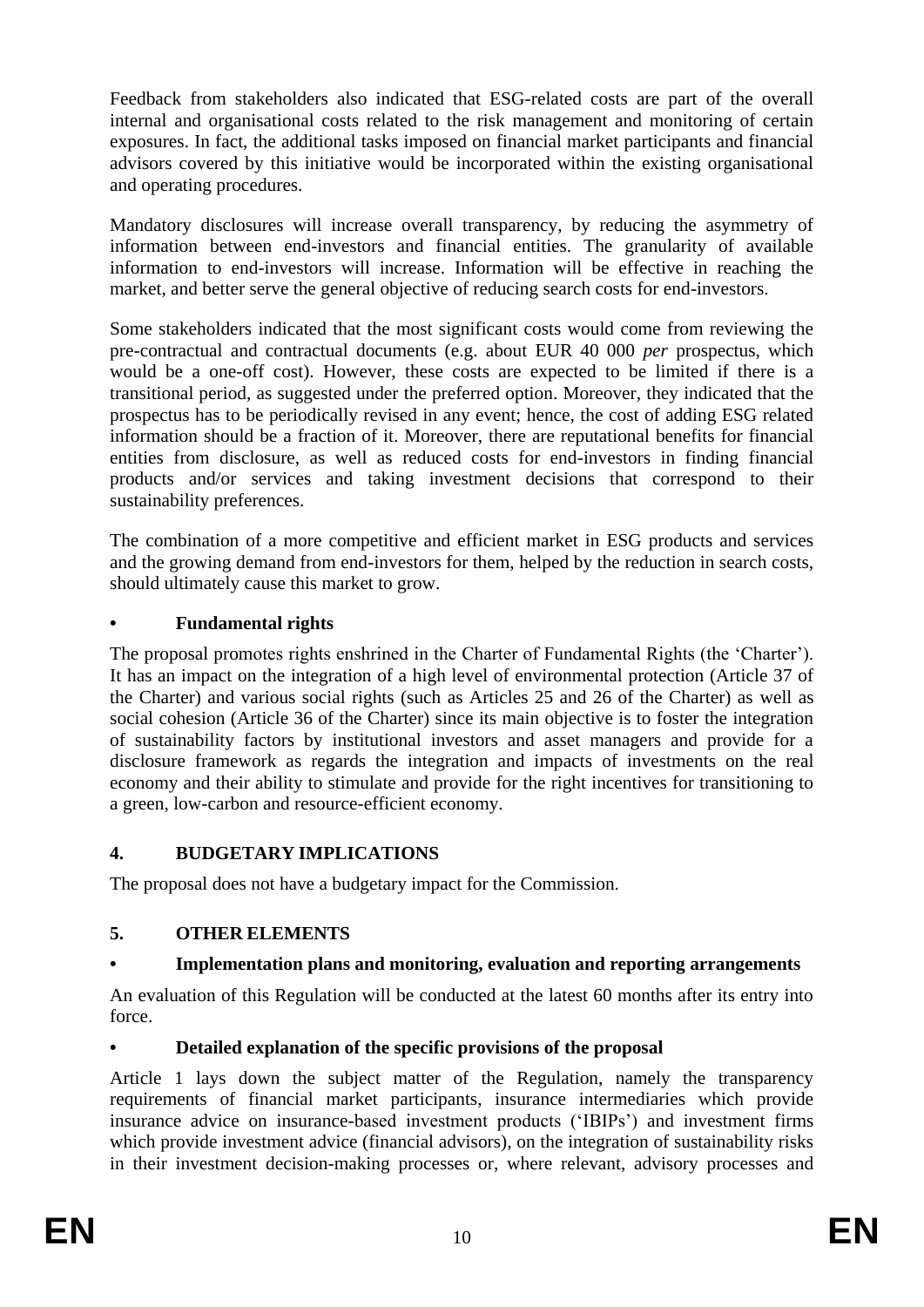transparency as regards financial products which target sustainable investments, including reduction in carbon emissions.

Article 2 sets out terms and definitions that are used for the purposes of this Regulation, in particular 'financial market participant', 'financial product', 'sustainable investments' and others. In particular, 'financial market participant' means an insurance undertaking which makes available an IBIP, a manager of an alternative investment fund ('AIFM'), an investment firm which provides portfolio management, an institution for occupational retirement provision ('IORP'), or a UCITS management company, a manager of a qualifying venture capital fund or a qualifying social entrepreneurship fund. Since under Regulation (EU)  $2015/760^{27}$ , European long-term investment funds ('ELTIFs') may only be managed by AIFMs, AIFMs managing ELTIFs fall under the definition of financial market participant and are thus obliged to meet the transparency requirements under this Regulation with regard to ELTIFs. In order to include group life insurance policies with investment components in the scope of this Regulation, for the purposes of this Regulation IBIPs include IBIPs as defined in Article  $4(2)$  of Regulation (EU) No  $1286/2014^{28}$  as well as insurance investment products made available to professional investors.

Under Article 3 financial market participants are required to publish written policies on the integration of sustainability risks in investment decision making process. The financial market participants are required to publish them on their websites and maintain the policies up-todate. This obligation also extends to financial advisors.

Article 4 lays down that financial market participants must include in pre-contractual disclosures information on how financial market participants and financial advisors incorporate sustainability risks. This is in addition to what is already required under applicable sectorial rules (Directive 2009/65/EC, Directive 2009/138/EC, Directive 2011/61/EU, Directive 2014/65/EU, Directive (EU) 2016/97, Directive (EU) 2016/2341, Regulation (EU) No 345/2013 and Regulation (EU) No 346/2013). Financial market participants are required to provide descriptions of the procedures and conditions applied for integrating sustainability risks in investment decisions, the extent to which sustainability risks are expected to have an impact on the returns of the financial products offered and how the remuneration policies of financial market participants take into account the integration of sustainability risks and sustainable investments. The same obligations, adapted to fit the advisory process, are imposed on financial advisors.

Article 5 sets out pre-contractual transparency rules on sustainable investments. Financial market participants are required to include information on how the target of sustainable investments is ensured, i.e. whether an index has been designated as a reference benchmark and an explanation as to why the weighting and constituents of the benchmark differ from a broad market index. Managers of qualifying social entrepreneurship funds making available information on the positive social impact targeted by a given fund in accordance with the methodologies under Regulation (EU) No 346/2013, may use this information for the purposes of Article 5. Article 5 lays down specific disclosure rules for financial products that target the reduction in carbon emissions. To standardise and streamline the pre-contractual disclosures, this Article empowers the Commission to adopt regulatory technical standards. Draft regulatory technical standards should be jointly developed, through the Joint Committee of the European Supervisory Authorities ('Joint Committee'), by the European Banking

 $27$ <sup>27</sup> Regulation (EU) 2015/760 of the European Parliament and of the Council of 29 April 2015 on European long-term investment funds (OJ L 123, 19.5.2015, p. 98).

 $28$  Regulation (EU) No 1286/2014 of the European Parliament and of the Council of 26 November 2014 on key information documents for packaged retail and insurance-based investment products (PRIIPs) (OJ L 352, 9.12.2014, p. 1).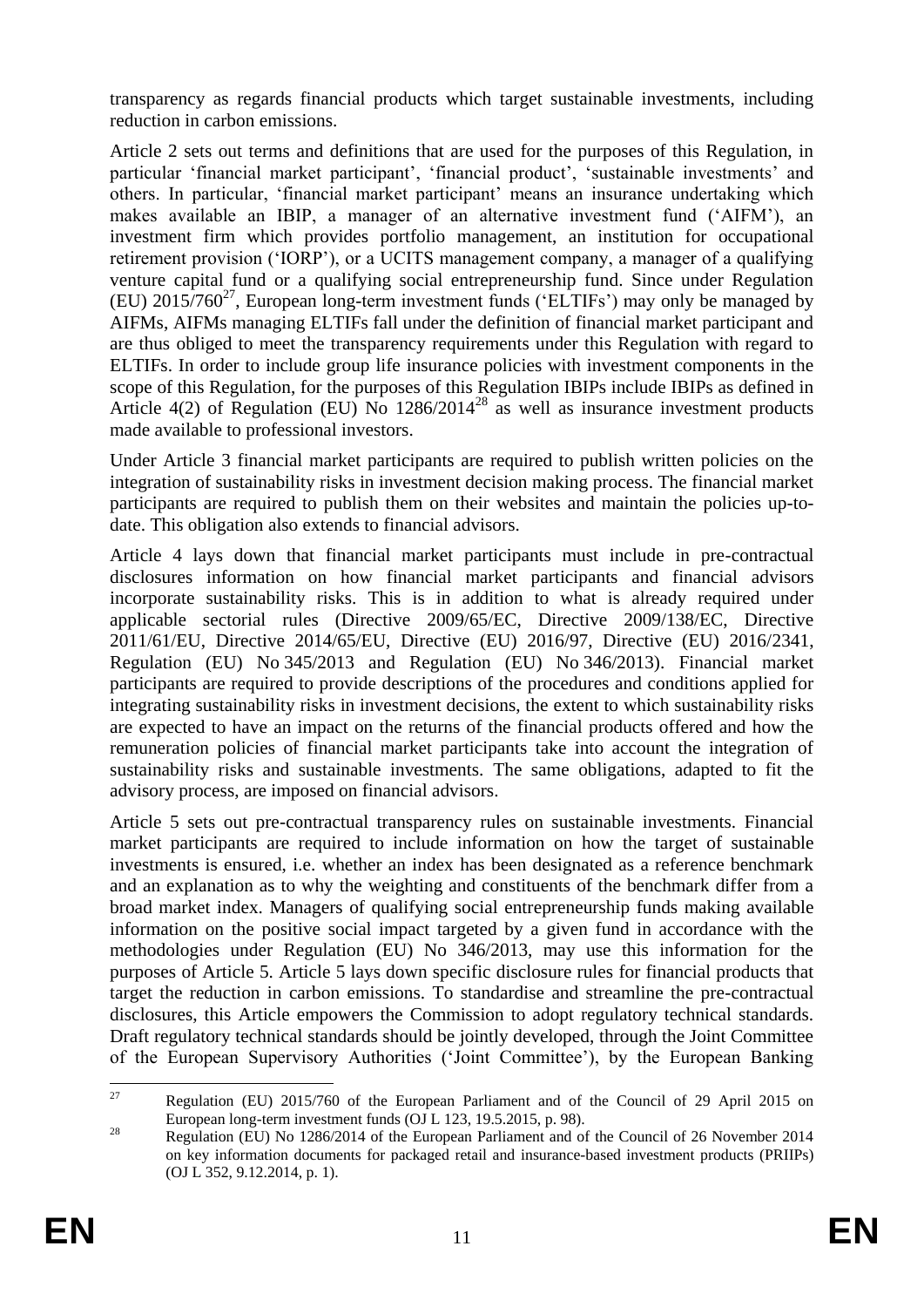Authority ('EBA'), the European Insurance and Occupational Pensions Authority ('EIOPA') and the European Securities and Markets Authority ('ESMA').

Article 6 introduces a requirement for financial market participants to publish on their websites next to the information to be provided in accordance with Article 5 and Article 7, a description of the sustainable investments target, information on the methodologies used to assess, evaluate and monitor the effectiveness of investments. To standardise and streamline the pre-contractual disclosures, this Article also provides for an empowerment for regulatory technical standards. Draft regulatory technical standards should be developed, jointly through the Joint Committee, by the EBA, the EIOPA and the ESMA.

Since the current disclosure requirements set out by EU legislation do not provide all the information necessary to properly inform end-investors about the sustainability-related impact of their investments, financial market participants are therefore required under Article 7 to describe in periodical reports the specification of the impacts of sustainable investments by means of relevant sustainability indicators. Managers of qualifying social entrepreneurship funds making available information on the overall social outcome achieved and the related methods used in accordance with Regulation (EU) No 346/2013 may use this information for the purposes of Article 7. Where an index has been designated as a reference benchmark, financial market participants are also required to include a comparison where an index has been designated as a reference benchmark, between the impacts of the portfolio with the benchmark, and a broad market index in terms of weighting, constituents and sustainability indicators. The descriptions should be added to the reporting obligations on financial market participants laid down by Directive 2009/65/EC, Directive 2011/61/EU, Directive (EU) 2016/2341, Regulation (EU) No 345/2013 and Regulation (EU) No 346/2013. As regards insurance-based investment products, Directive 2009/138/EC lays down no annual reporting obligations on insurance undertakings. Therefore, Article 7 ensures that the respective disclosures are made available annually and in accordance with Article 185(6) of Directive 2009/138/EC, i.e. in writing, and in an official language as determined in accordance with that Directive. Article 7 also ensures that investment firms which provide portfolio management disclose the information in the periodical reports referred to in Article 25(6) of Directive 2014/65/EU. To meet the disclosure requirements, financial market participants may use information in management reports in accordance with Article 19 or non-financial statements in accordance with Article 19a of Directive 2013/34/EU. To standardise and streamline the disclosures, this Article also lays down an empowerment for regulatory technical standards. Draft regulatory technical standards should be developed jointly through the Joint Committee, by the EBA, the EIOPA and the ESMA.

Under Article 8 financial market participants and financial advisors must ensure that all the information published on their websites is kept up-to-date, including a clear explanation of any amendments to the published information.

Under Article 9 financial market participants and financial advisors must ensure that marketing communications do not contradict the information disclosed pursuant to this Regulation unless sectoral legislation, in particular Directive 2009/65/EC, Directive 2014/65/EU, Directive (EU) 2016/97 and Regulation (EU) No 1286/2014 provide for stricter rules. Article 9 also empowers the Commission to implement technical standards. Draft implementing technical standards should be developed jointly through the Joint Committee, by the EBA, the EIOPA and the ESMA.

Article 10 amends Directive (EU) 2016/2341. The amendment empowers the Commission to specify in delegated acts, in accordance with Article 290 TFEU, the 'prudent person' rule with respect to the consideration of environmental, social and governance risks and the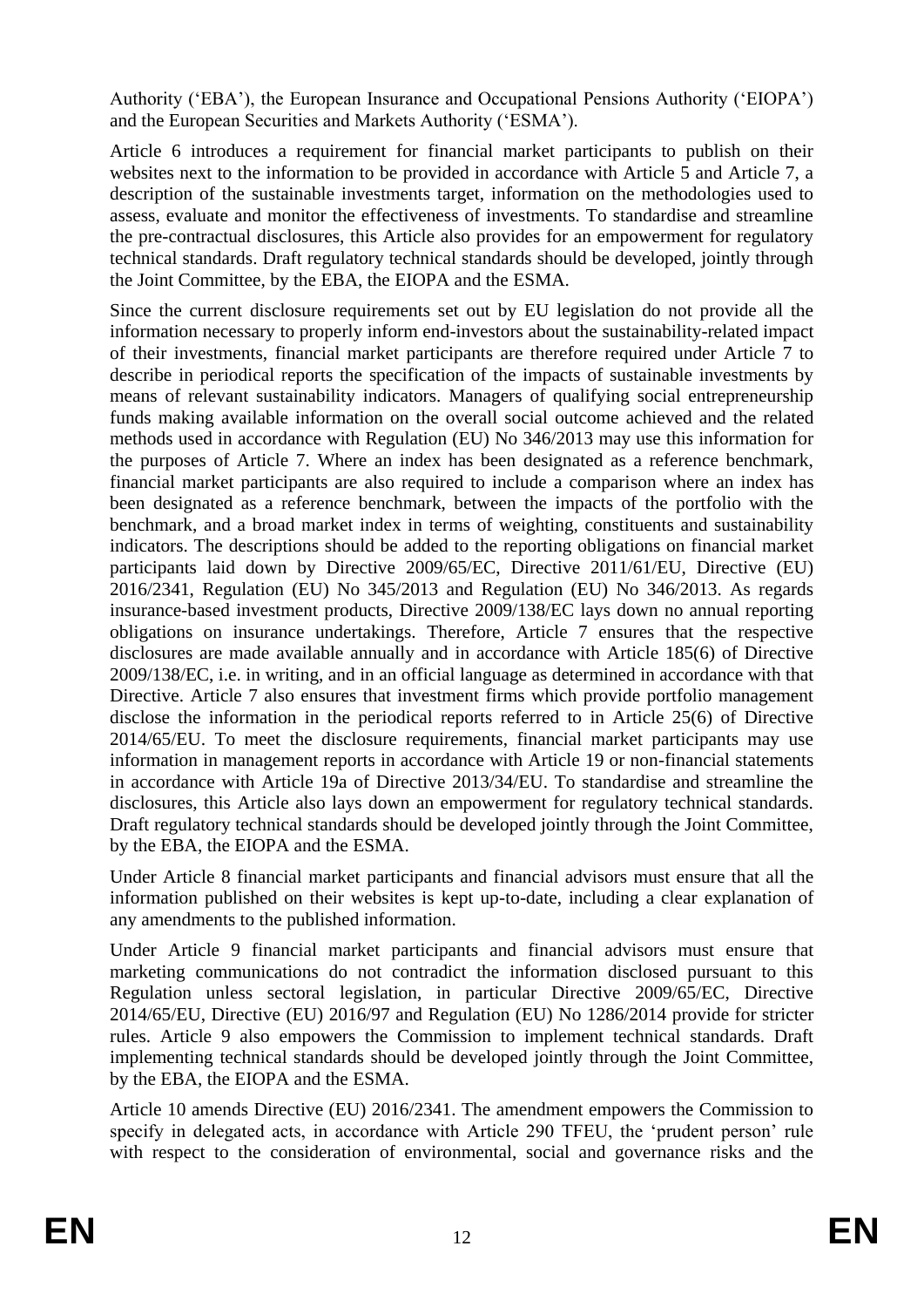inclusion of environmental, social and governance factors in internal investment decisions and risk management processes. Since governance and risk-management rules under Directive (EU) 2016/2341 already apply to investment decisions and risks assessments, including environmental, social and governance considerations, the activities and underlying processes of IORPs should be informed to comply with the delegated acts. The delegated acts should ensure consistency, where relevant, with delegated acts adopted under Directive 2009/65/EC, Directive 2009/138/EC and Directive 2011/61/EU.

Article 11 lays down that an evaluation of the application of this Regulation must be conducted at the latest 60 months after it enters into force.

Under Article 12, this Regulation should apply 12 months following its publication in the Official Journal of the European Union. However, the empowerments laid down in Article 5(5), Article 6(2), Article 7(4), Article 9(2) and Article 10 apply from the date this Regulation enters into force. Also, to ensure the first annual reports containing information in accordance with Article 7(1) to (3) relate to the complete calendar year, the application of Article 7(1) to (3) is deferred to January 1 of the year following the date referred to in the second subparagraph of this Article.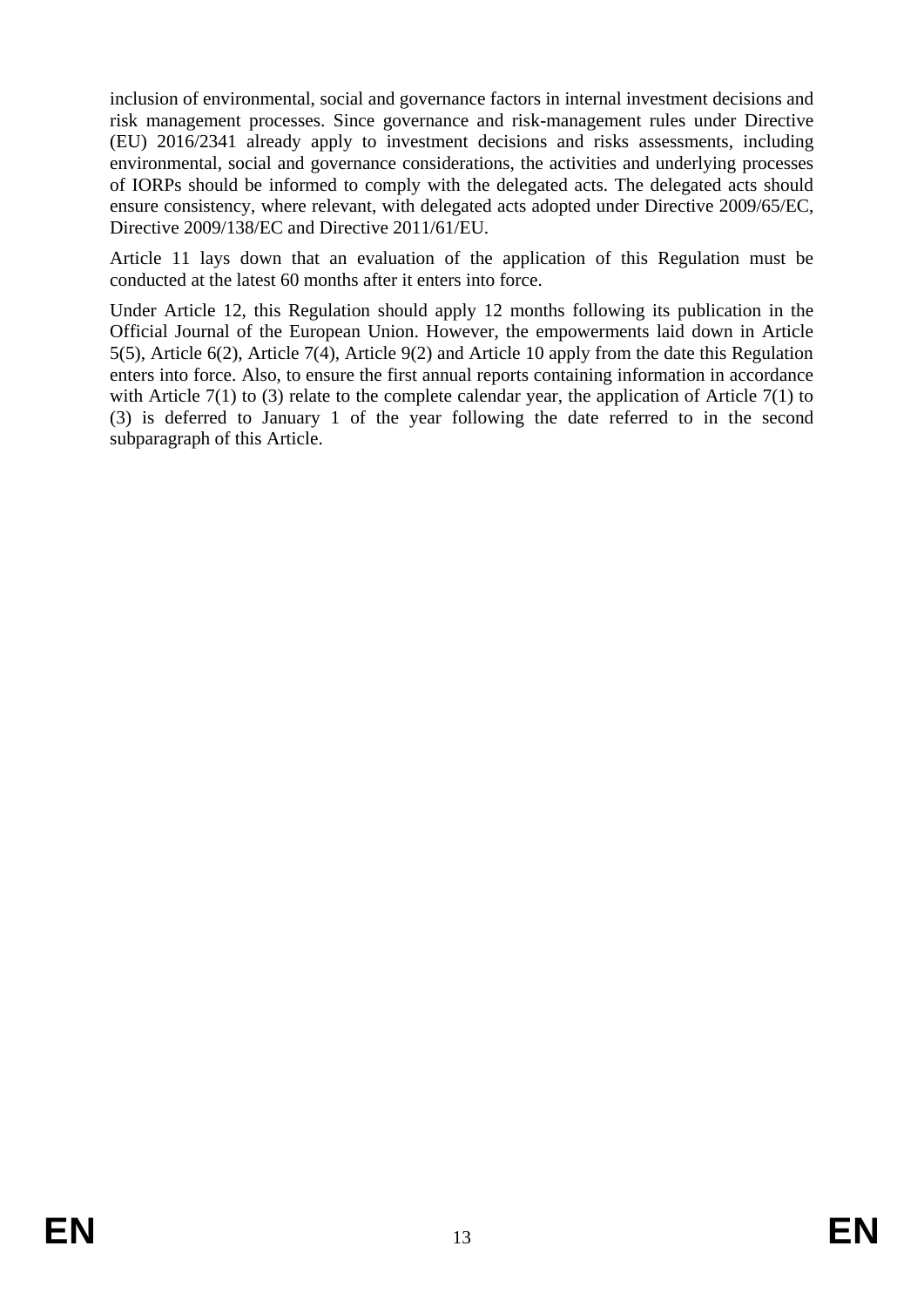## 2018/0179 (COD)

## Proposal for a

# **REGULATION OF THE EUROPEAN PARLIAMENT AND OF THE COUNCIL**

#### **on disclosures relating to sustainable investments and sustainability risks and amending Directive (EU) 2016/2341**

## (Text with EEA relevance)

## THE EUROPEAN PARLIAMENT AND THE COUNCIL OF THE EUROPEAN UNION,

Having regard to the Treaty on the Functioning of the European Union, and in particular Article 114 thereof,

Having regard to the proposal from the European Commission,

After transmission of the draft legislative act to the national parliaments,

Having regard to the opinion of the European Central Bank<sup>29</sup>,

Having regard to the opinion of the European Economic and Social Committee<sup>30</sup>,

Acting in accordance with the ordinary legislative procedure,

Whereas:

- (1) The transition to a low-carbon, more sustainable, resource-efficient and circular economy is key to ensuring long-term competitiveness of the economy of the Union. The Paris Climate Agreement (COP21) as ratified by the Union on 5 October  $2016<sup>31</sup>$ and entered into force on 4 November 2016, seeks to strengthen the response to climate change, among other means, by making finance flows consistent with a pathway towards low greenhouse gas emissions and climate-resilient development.
- (2) A common objective of Directive 2009/65/EC of the European Parliament and of the Council<sup>32</sup>, Directive 2009/138/EC of the European Parliament and of the Council<sup>33</sup>, Directive 2011/61/EU of the European Parliament and of the Council<sup>34</sup>, Directive  $2014/65/EU$  of the European Parliament and of the Council<sup>35</sup>, Directive (EU) 2016/97

 $29$ <sup>29</sup> OJ C, , p. .

 $^{30}$  OJ C, , p. .

<sup>&</sup>lt;sup>31</sup> Council Decision (EU) 2016/1841 of 5 October 2016 on the conclusion, on behalf of the European Union, of the Paris Agreement adopted under the United Nations Framework Convention on Climate Change (OJ L 282, 19.10.2016, p. 1).

<sup>&</sup>lt;sup>32</sup> Directive 2009/65/EC of the European Parliament and of the Council of 13 July 2009 on the coordination of laws, regulations and administrative provisions relating to undertakings for collective investment in transferable securities (UCITS) (OJ L 302, 17.11.2009, p. 32).

<sup>&</sup>lt;sup>33</sup> Directive 2009/138/EC of the European Parliament and of the Council of 25 November 2009 on the taking-up and pursuit of the business of Insurance and Reinsurance (Solvency II) (OJ L 335, 17.12.2009, p. 1).

<sup>&</sup>lt;sup>34</sup> Directive 2011/61/EU of the European Parliament and of the Council of 8 June 2011 on Alternative Investment Fund Managers (OJ L 174, 1.7.2011, p. 1).

 $35$  Directive 2014/65/EU of the European Parliament and of the Council of 15 May 2014 on markets in financial instruments and amending Directive 2002/92/EC and Directive 2011/61/EU (OJ L 173, 12.6.2014, p. 349).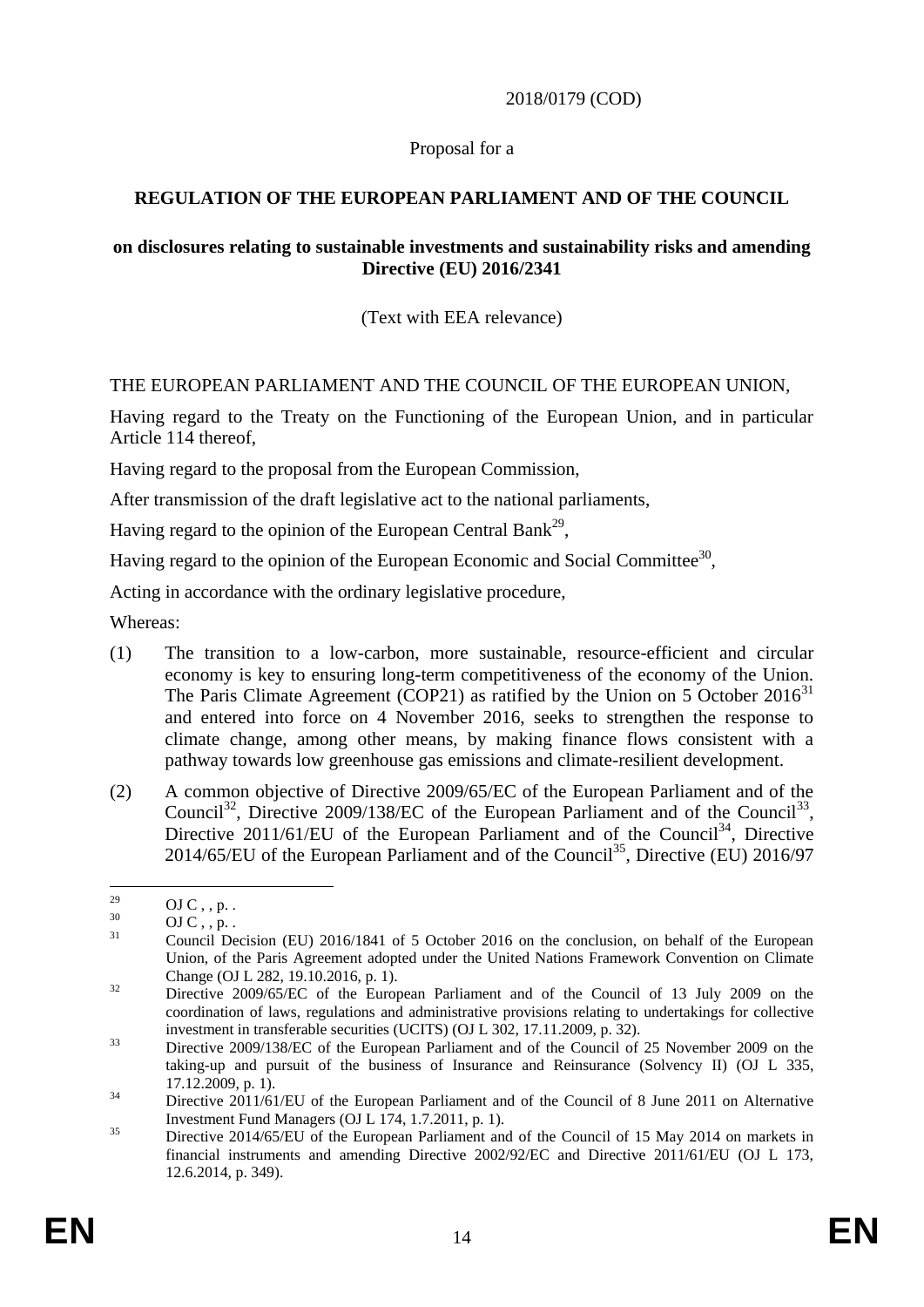of the European Parliament and of the Council<sup>36</sup>, Directive (EU) 2016/2341 of the European Parliament and of the Council<sup>37</sup>, Regulation (EU) No  $345/2013$  of the European Parliament and of the Council<sup>38</sup> and Regulation (EU) No  $346/2013$  of the European Parliament and of the Council<sup>39</sup> is to facilitate the taking-up and pursuit of the activities of undertakings for collective investment in transferable securities (UCITS), alternative investment fund managers (AIFMs), insurance undertakings, investment firms, insurance intermediaries, institutions for occupational retirement provision (IORPs), managers of qualifying venture capital funds (EuVECA managers), and managers of qualifying social entrepreneurship funds (EuSEF managers). Those Directives and Regulations ensure more uniform protection of endinvestors and make it easier for them to benefit from a wide range of financial products and services, and at the same time provide for rules that enable investors to make informed investment decisions. While those objectives have been largely achieved, disclosures to end-investors on the integration of sustainability risks and sustainable investment targets in investment decision-making by UCITS management companies, AIFMs, insurance undertakings, investment firms which provide portfolio management, IORPs, pension providers, EuVECA managers and EuSEF managers (financial market participants) and disclosures to end-investors on the integration of sustainability risks in advisory processes by insurance intermediaries which provide insurance advice with regard to insurance-based investment products (IBIPs) and investment firms which provide investment advice (financial advisors) are insufficiently developed because such disclosures are not yet subject to harmonised requirements.

(3) In the absence of harmonised Union rules on sustainability-related disclosures to endinvestors, it is likely that diverging measures will continue to be adopted at national level and different approaches in different financial services sectors might persist. Such divergent measures and approaches would continue to cause significant distortions of competition resulting from significant differences in disclosure standards. In addition, a parallel development of market-based practices, based on commercially-driven priorities that produce divergent results currently causes further market fragmentation and might even further exacerbate the functioning of the internal market in the future. Divergent disclosure standards and market-based practices make it very difficult to compare between different financial products and services and create an uneven playing field between these products and services and between distribution channels, and erect additional barriers to the internal market. Such divergences can also be confusing for end-investors and can distort their investment decisions. In ensuring compliance with the Paris Climate Agreement, Member States are likely to adopt divergent national measures which could create obstacles to the smooth functioning of the internal market and be detrimental to financial market participants and financial advisors. In addition, the lack of harmonised rules relating to transparency makes it difficult for end-investors to effectively compare different financial products and services in different Member States as to their environmental,

<sup>36</sup> <sup>36</sup> Directive (EU) 2016/97 of the European Parliament and of the Council of 20 January 2016 on insurance distribution (OJ L 26, 2.2.2016, p. 19).

<sup>&</sup>lt;sup>37</sup> Directive (EU) 2016/2341 of the European Parliament and of the Council of 14 December 2016 on the activities and supervision of institutions for occupational retirement provision (IORPs) (OJ L 354, 23.12.2016, p. 37).

<sup>&</sup>lt;sup>38</sup> Regulation (EU) No 345/2013 of the European Parliament and of the Council of 17 April 2013 on European venture capital funds (OJ L 115, 25.4.2013, p. 1).

<sup>&</sup>lt;sup>39</sup> Regulation (EU) No 346/2013 of the European Parliament and of the Council of 17 April 2013 on European social entrepreneurship funds (OJ L 115, 25.4.2013, p. 18).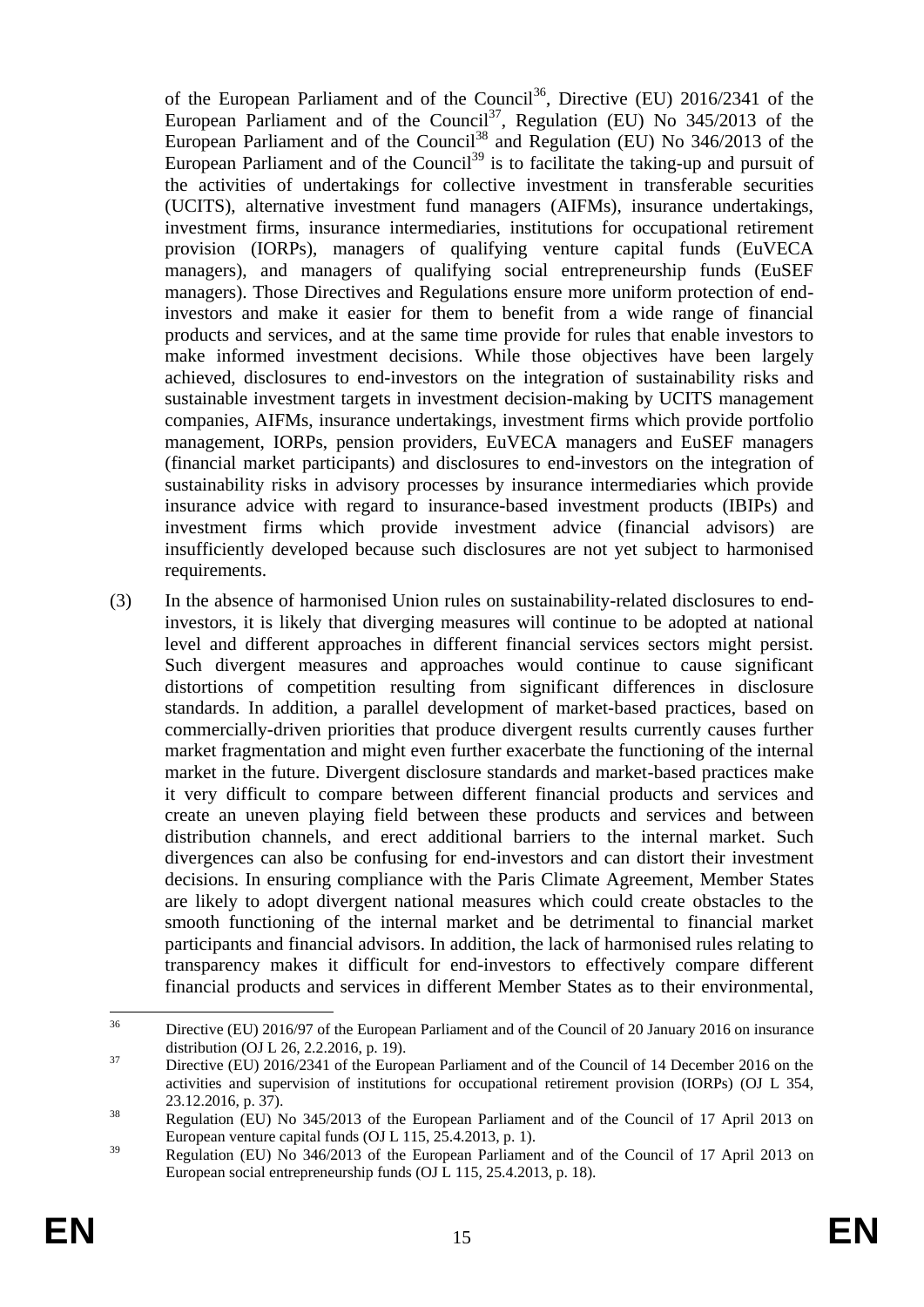social and governance risks and sustainable investment targets. It is therefore necessary to address existing to the functioning of the internal market and to prevent likely future obstacles.

- (4) To ensure a coherent application of this Regulation and that the disclosure obligations laid down in this Regulation are clearly and consistently applied by financial market participants, it is necessary to lay down a harmonised definition of 'sustainable investments'.
- (5) Remuneration policies of financial market participants and financial advisors should be consistent with the integration of sustainability risks and, where relevant, sustainable investment targets and should be designed to contribute to long-term sustainable growth. Pre-contractual disclosures should therefore include information on how the remuneration policies of those entities are consistent with the integration of sustainability risks and are in line, where relevant, with the sustainable investment targets of the financial products and services that the financial market participants make available or financial advisors advise on.
- (6) Since sustainability benchmarks serve as standard points of reference against which sustainable investments are measured, end-investors should be informed by means of pre-contractual disclosures about the appropriateness of the designated index, namely the alignment of that index with the sustainable investment target. Financial market participants should also disclose the reasons for different weighting and constituents of the designated index compared to a broad market index. To further foster transparency, financial market participants should also indicate where the methodology used for the calculation of the designated index and the broad market index is to be found, so that end-investors have the necessary information on how the underlying assets of the indexes were selected and weighted, which assets were excluded and for what reason, how sustainability-related impacts of the underlying assets were measured, or which data sources were used. Such disclosures should allow for effective comparison and contribute to develop a correct perception of sustainablyfriendly investments. Where no index has been designated as a reference benchmark financial market participants should explain how the sustainable investment target is reached.
- (7) Where a financial product or service targets a reduction in carbon emissions, precontractual disclosures should include the targeted low carbon emission exposure. In situations where no Union harmonised carbon benchmark is available, the disclosures should include a detailed explanation of how the continued adherence to that target is ensured.
- (8) To enhance transparency and inform end-investors, access to information on how sustainability risks are integrated by financial market participants in the investment decision making processes and by financial advisors in advisory processes should be regulated by requiring those entities to maintain that information on their websites.
- (9) The current disclosure requirements set out by Union legislation do not provide that all the information necessary to properly inform end-investors about the sustainabilityrelated impact of their investments must be disclosed. Therefore, it is appropriate to set out more specific disclosure requirements with regard to sustainable investments. For instance, the overall sustainability-related impact of financial products should be reported regularly by means of indicators relevant for the chosen sustainable investment target. Where an appropriate index has been designated as reference benchmark that information should also be provided for the designated index and to a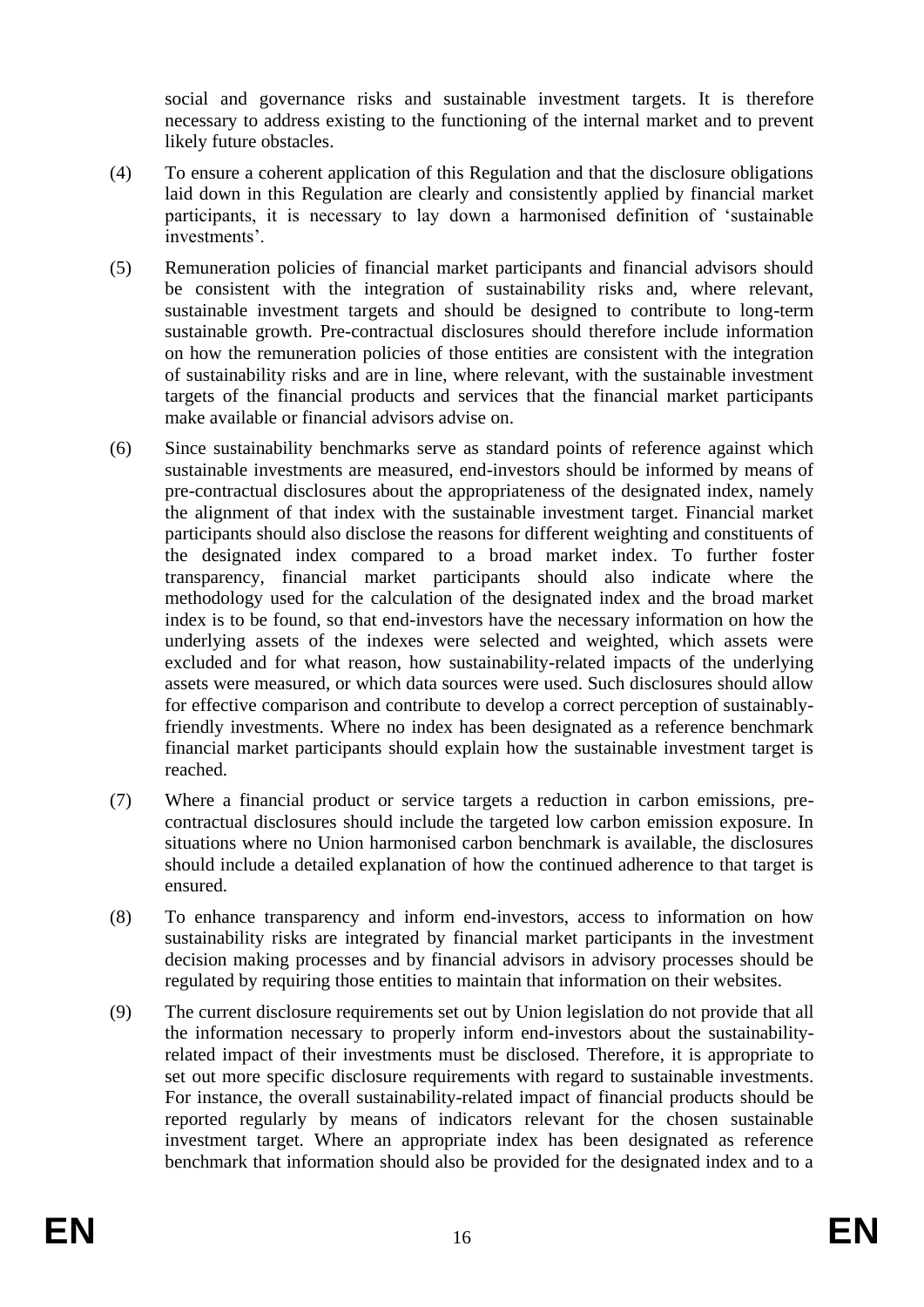broad market index to allow for comparison. Information on the constituents of the designated index and of the broad market index along with their weightings should also be disclosed, to provide further information on how the sustainable investments targets are achieved. Where EuSEF managers make available information on the positive social impact targeted by a given fund, the overall social outcome achieved and the related methods used in accordance with Regulation (EU) No 346/2013, they may, where appropriate, use this information for the purposes of the disclosures under this Regulation.

- (10) Directive  $2013/34/EU$  of the European Parliament and of the Council<sup>40</sup> impose transparency obligations as regards social, environmental and corporate governance aspects in non-financial reporting. The required form and presentation established by those Directives is not, however, suitable for direct use by financial market participants and financial advisors when dealing with end-investors. The financial market participants and financial advisors should have the option to use information in management reports and non-financial statements in accordance with Directive 2013/34/EU for the purposes of this Regulation, where appropriate.
- (11) To ensure the reliability of information published on financial market participants' and financial advisors' websites, that information should be kept up-to-date, and any review or change should be clearly explained.
- (12) In order to specify how IORPs make investment decisions and assess risks in order to take into account environmental, social and governance risks, the power to adopt acts in accordance with Article 290 of the Treaty on the Functioning of the European Union should be delegated to the Commission in Directive (EU) 2016/2341. Governance and risk-management rules already apply to the investment decisions and the risks assessments in order to ensure continuity and regularity in the performance of IORPs activities. The investment decisions and the assessment of relevant risks, including environmental, social and governance risks, should be made in such a manner as to ensure compliance with the interests of members and beneficiaries. The activities and underlying processes of IORPs should ensure that the aim of the delegated acts is achieved. The delegated acts should ensure consistency, where relevant, with delegated acts adopted under Directive 2009/65/EC, Directive 2009/138/EC and Directive 2011/61/EU. It is of particular importance that the Commission carry out appropriate consultations during its preparatory work, including at expert level, and that those consultations be conducted in accordance with the principles laid down in the Interinstitutional Agreement on Better Law-Making of 13 April 2016. In particular, to ensure equal participation in the preparation of delegated acts, the European Parliament and the Council should receive all documents at the same time as Member States' experts, and their experts should systematically have access to meetings of Commission expert groups dealing with the preparation of delegated acts.
- (13) The European Banking Authority ('EBA'), European Insurance and Occupational Pensions Authority ('EIOPA') and the European Securities and Markets Authority ('ESMA') (collectively known as the 'ESAs') established by Regulation (EU) No

 $40^{\circ}$ Directive 2013/34/EU of the European Parliament and of the Council of 26 June 2013 on the annual financial statements, consolidated financial statements and related reports of certain types of undertakings, amending Directive 2006/43/EC of the European Parliament and of the Council and repealing Council Directives 78/660/EEC and 83/349/EEC (OJ L 182, 29.6.2013, p. 19).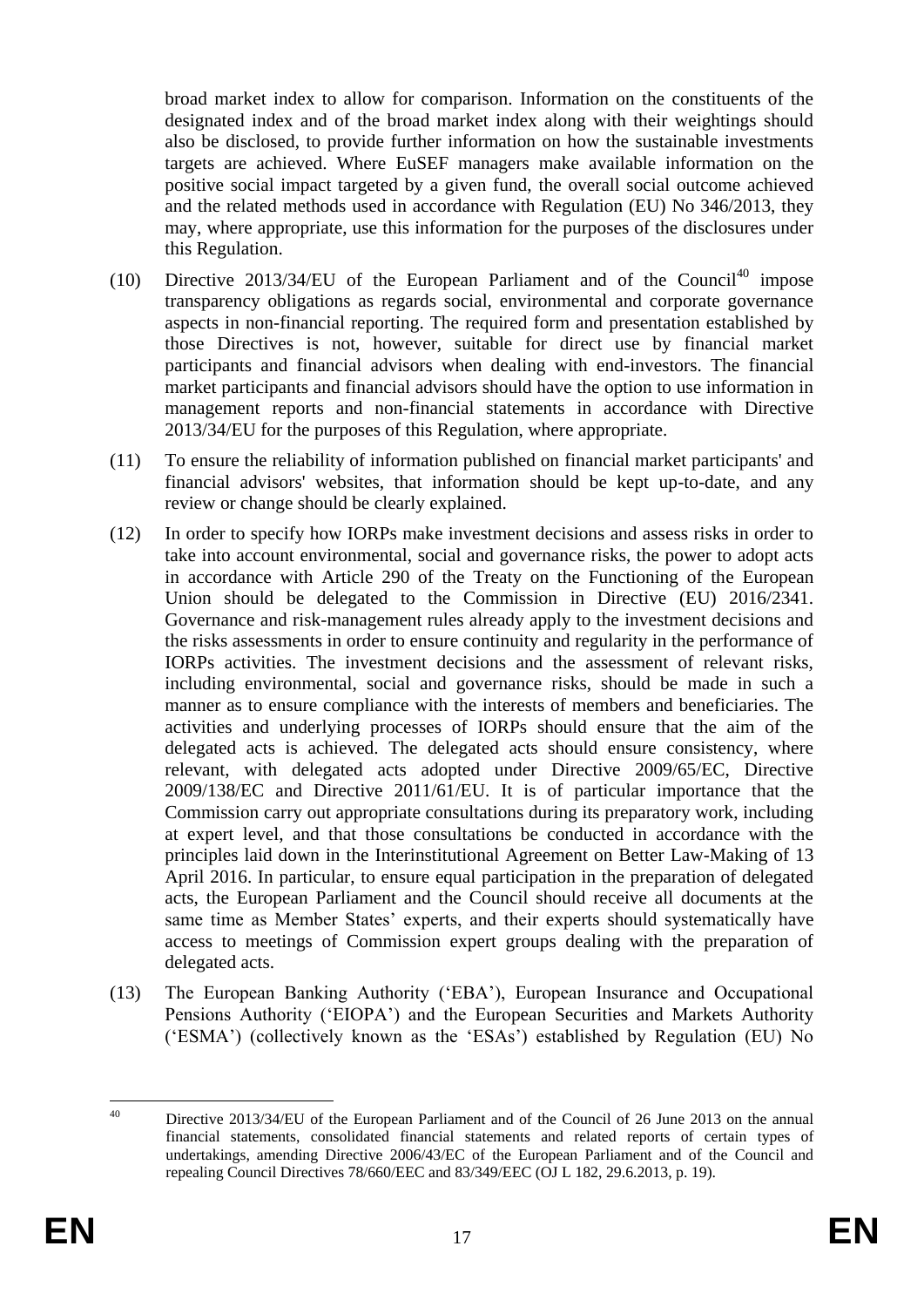$1093/2010$  of the European Parliament and of the Council.<sup>41</sup> Regulation (EU) No 1094/2010 of the European Parliament and of the Council<sup>42</sup> and Regulation (EU) No  $1095/2010$  of the European Parliament and of the Council<sup>43</sup> respectively should, through the Joint Committee, develop regulatory technical standards further specifying the details of the presentation and content of the information on sustainability investment targets to be disclosed in pre-contractual documents, periodical reports and websites of financial market participants in accordance with Articles 10 to 14 of Regulation No 1093/2010, Regulation No 1094/2010 and of Regulation (EU) No 1095/2010. The Commission should be empowered to adopt those regulatory technical standards.

- (14) The Commission should be empowered to adopt implementing technical standards developed by the ESAs through the Joint Committee, by means of implementing acts pursuant to Article 291 TFEU and in accordance with Article 15 of Regulation (EU) No 1093/2010, Article 15 of Regulation (EU) No 1094/2010 and Article 15 of Regulation (EU) No 1095/2010, to establish the standard presentation of sustainable investments in marketing communication.
- (15) Since periodical reports in principle summarize business results for complete calendar years, the application of the provisions on transparency requirements in periodical reports should be deferred to [*PO: Please insert 1st January of the year following the date referred to in the second subparagraph of Article 12*].
- (16) The disclosure rules contained in this Regulation should supplement, and should apply in addition to, the provisions of Directive 2009/65/EC, Directive 2009/138/EC, Directive 2011/61/EU, Directive (EU) 2016/2341 of the European Parliament and of the Council.<sup>44</sup> Regulation (EU) No  $345/2013$  and Regulation (EU) No  $346/2013$ .
- (17) This Regulation respects fundamental rights and observes the principles recognised in particular by the Charter of the Fundamental Rights of the European Union.
- (18) Since the objectives of this Regulation, namely to strengthen protection for endinvestors and improve disclosures to them, including in cases of cross-border purchases for end-investors, cannot be sufficiently achieved by the Member States but can be better achieved at Union level because of the need to lay down uniform disclosure requirements at Union level the Union may adopt measures, in accordance with principle of subsidiarity as set out in Article 5 of the Treaty on the European Union. In accordance with the principle of proportionality, as set out in that Article, this Regulation does not go beyond what is necessary in order to achieve those objectives,

<sup>41</sup> <sup>41</sup> Regulation (EU) No 1093/2010 of the European Parliament and of the Council of 24 November 2010 establishing a European Supervisory Authority (European Banking Authority), amending Decision No 716/2009/EC and repealing Commission Decision 2009/78/EC (OJ L 331, 15.12.2010, p. 12).

<sup>&</sup>lt;sup>42</sup> Regulation (EU) No 1094/2010 of the European Parliament and of the Council of 24 November 2010 establishing a European Supervisory Authority (European Insurance and Occupational Pensions Authority), amending Decision No 716/2009/EC and repealing Commission Decision 2009/79/EC (OJ L 331, 15.12.2010, p. 48).

<sup>43</sup> Regulation (EU) No 1095/2010 of the European Parliament and of the Council of 24 November 2010 establishing a European Supervisory Authority (European Securities and Markets Authority), amending Decision No 716/2009/EC and repealing Commission Decision 2009/77/EC (OJ L 331, 15.12.2010, p. 84).

<sup>&</sup>lt;sup>44</sup> Directive (EU) 2016/2341 of the European Parliament and of the Council of 14 December 2016 on the activities and supervision of institutions for occupational retirement provision (IORPs) (OJ L 354, 23.12.2016, p. 37).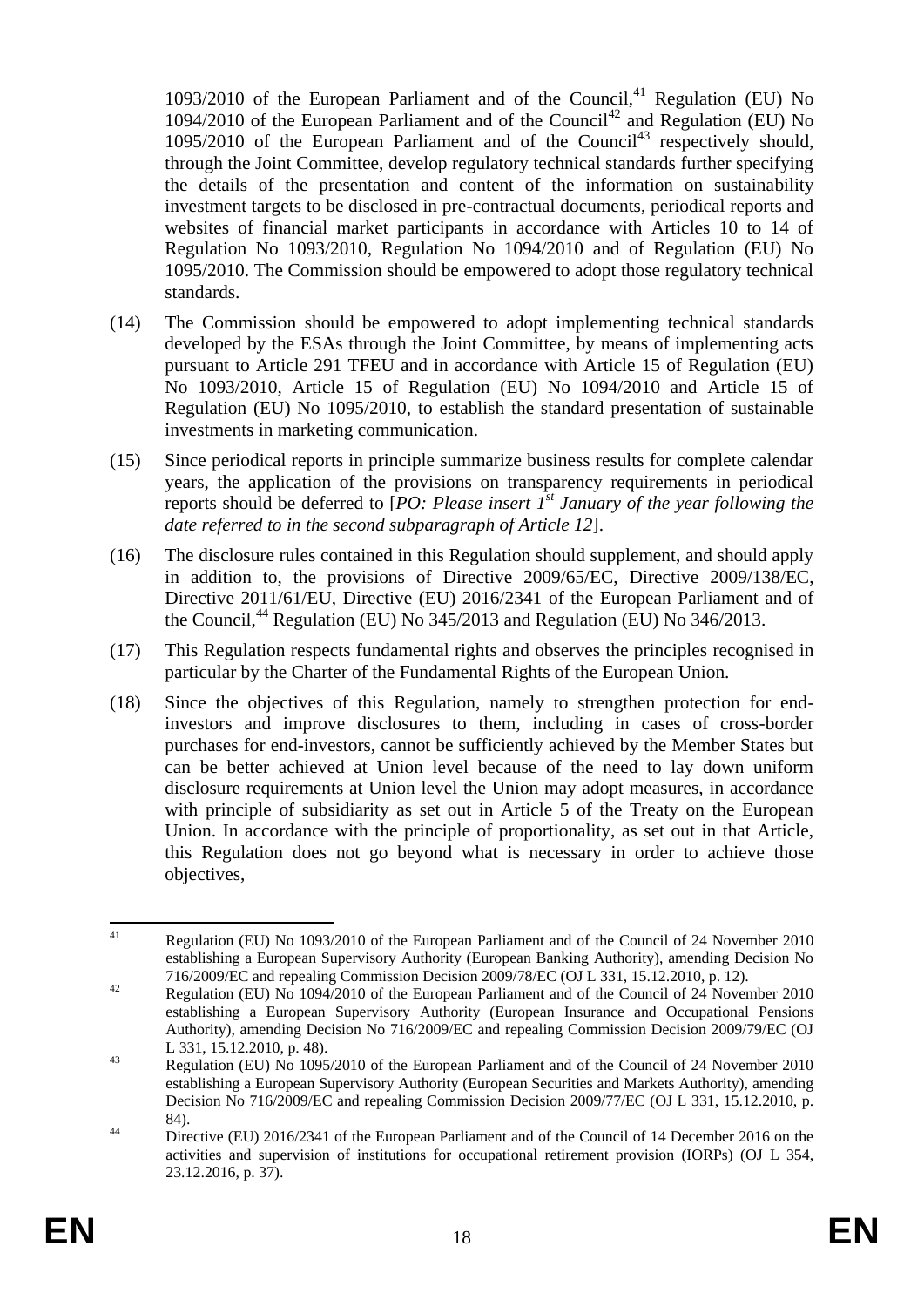### HAVE ADOPTED THIS REGULATION:

## *Article 1*

## **Subject matter**

This Regulation lays down harmonised rules on the transparency to be applied by financial market participants, insurance intermediaries which provide insurance advice with regard to IBIPs and investment firms which provide investment advice on the integration of sustainability risks in investment decision-making process or advisory process and the transparency of financial products that have as their targets sustainable investments, including the reduction in carbon emissions.

# *Article 2*

# **Definitions**

For the purposes of this Regulation the following definitions shall apply:

- (a) 'financial market participant' means any of the following:
	- (i) an insurance undertaking which makes available an IBIP, an AIFM, an investment firm which provides portfolio management, an IORP or a provider of a pension product;
	- (ii) a manager of a qualifying venture capital fund registered in accordance with Article 14 of Regulation (EU) No 345/2013;
	- (iii) a manager of a qualifying social entrepreneurship fund registered in accordance with Article 15 of Regulation (EU) No  $346/2013$ ;
	- (iv) a UCITS management company;
- (b) 'insurance undertaking' means an insurance undertaking authorised in accordance with Article 18 of Directive 2009/138/EC;
- (c) 'IBIP' means either of the following:
	- (i) an insurance-based investment product as defined in Article 4(2) of Regulation (EU) No 1286/2014 the European Parliament and of the Council<sup>45</sup>;
	- (ii) an insurance product, made available to a professional investor, which offers a maturity or surrender value and where that maturity or surrender value is wholly or partially exposed, directly or indirectly, to market fluctuations;
- (d) 'AIFM' means an AIFM as defined in Article 4(1)(b) of Directive 2011/61/EU;
- (e)  $\qquad$  'investment firm' means an investment firm as defined in Article 4(1)(1) of Directive 2014/65/EU;
- (f) 'portfolio management' means portfolio management as defined in Article 4(1)(8) of Directive 2014/65/EU:

 $\overline{45}$ <sup>45</sup> Regulation (EU) No 1286/2014 of the European Parliament and of the Council of 26 November 2014 on key information documents for packaged retail and insurance-based investment products (PRIIPs) (OJ L 352, 9.12.2014, p. 1).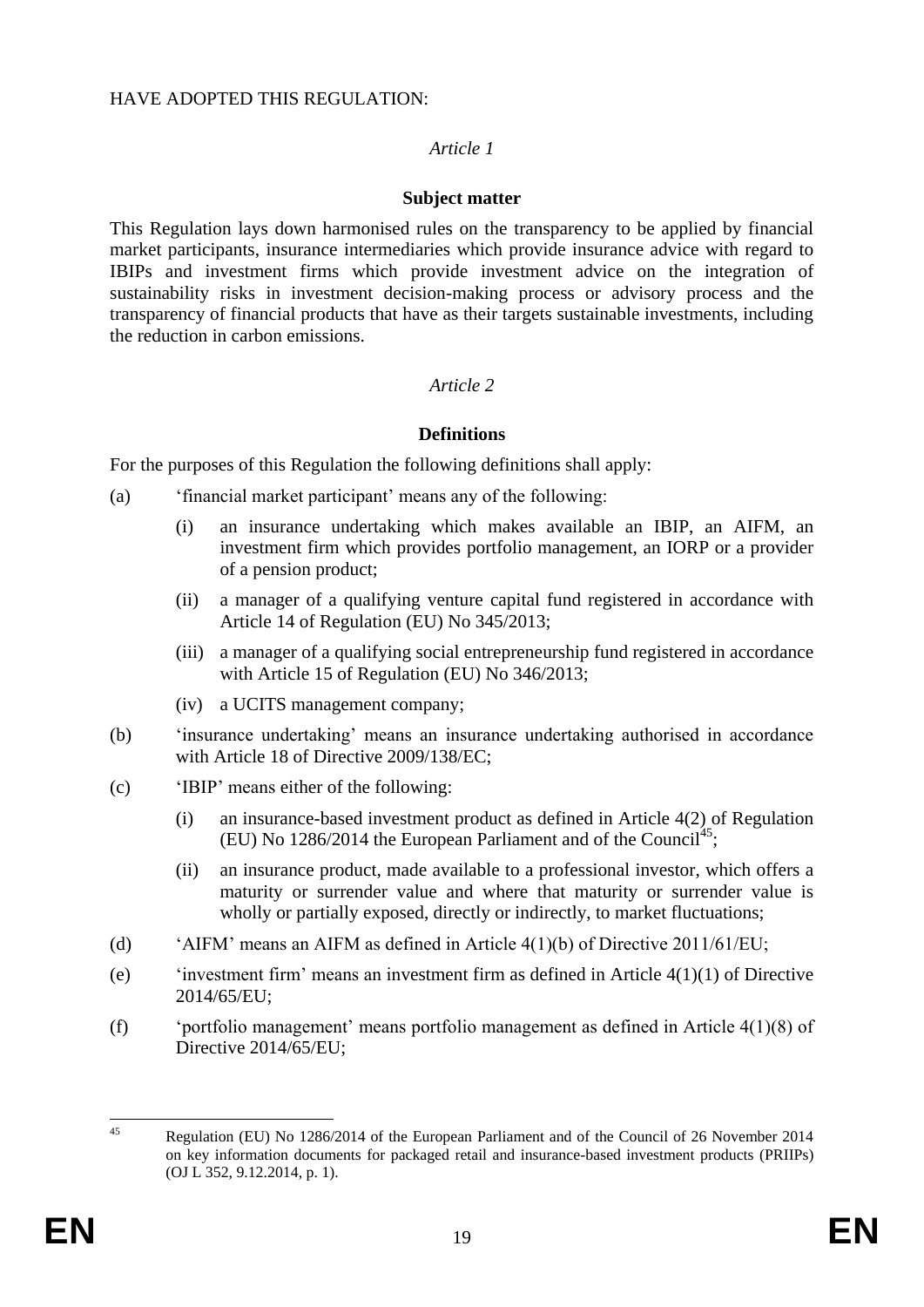- (g) 'IORP' means an institution for occupational retirement provision authorised or registered in accordance with Article 9 of Directive (EU) 2016/2341;
- (h) 'pension product' means either of the following:
	- (i) a pension product referred to in Article  $2(2)(e)$  of Regulation (EU) No 1286/2014;
	- (ii) an individual pension product referred to in Article  $2(2)(g)$  of Regulation (EU) No 1286/2014;
- (i) 'UCITS management company' means a management company as defined in Article 2(1)(b) of Directive 2009/65/EC or an investment company referred to in Article 1(2) thereof;
- (j) 'financial product' means a portfolio management, an AIF, an IBIP, a pension product, a pension scheme or a UCITS;
- (k) 'AIF' means an AIF as defined in Article 4(1)(a) of Directive 2011/61/EU;
- (l) 'pension scheme' means a pension scheme as defined in Article 6(2) of Directive (EU) 2016/2341;
- (m) 'UCITS' means an undertaking for collective investment in transferable securities authorised in accordance with Article 5 of Directive 2009/65/EC;
- (n) 'investment advice' means an investment advice as defined in Article 4(1)(4) of Directive 2014/65/EU;
- (o) 'sustainable investments' mean any of the following or a combination of any of the following:
	- (i) investments in an economic activity that contributes to an environmental objective, including an environmentally sustainable investment as defined in Article 2 of [*PO: Please insert reference to Regulation on the establishment of a framework to facilitate sustainable investment*];
	- (ii) investments in an economic activity that contributes to a social objective, and in particular an investment that contributes to tackling inequality, an investment fostering social cohesion, social integration and labour relations, or an investment in human capital or economically or socially disadvantaged communities;
	- (iii) investments in companies following good governance practices, and in particular companies with sound management structures, employee relations, remuneration of relevant staff and tax compliance;
- (p) 'retail investor' means an investor who is not a professional investor;
- (q) 'professional investor' means a client who meets the criteria laid down in Annex II to Directive 2014/65/EU;
- (r) 'insurance intermediary' means an insurance intermediary as defined in Article 2(1)(3) of Directive (EU) 2016/97;
- (s) 'insurance advice' means an advice as defined in Article  $2(1)(15)$  of Directive (EU) 2016/97.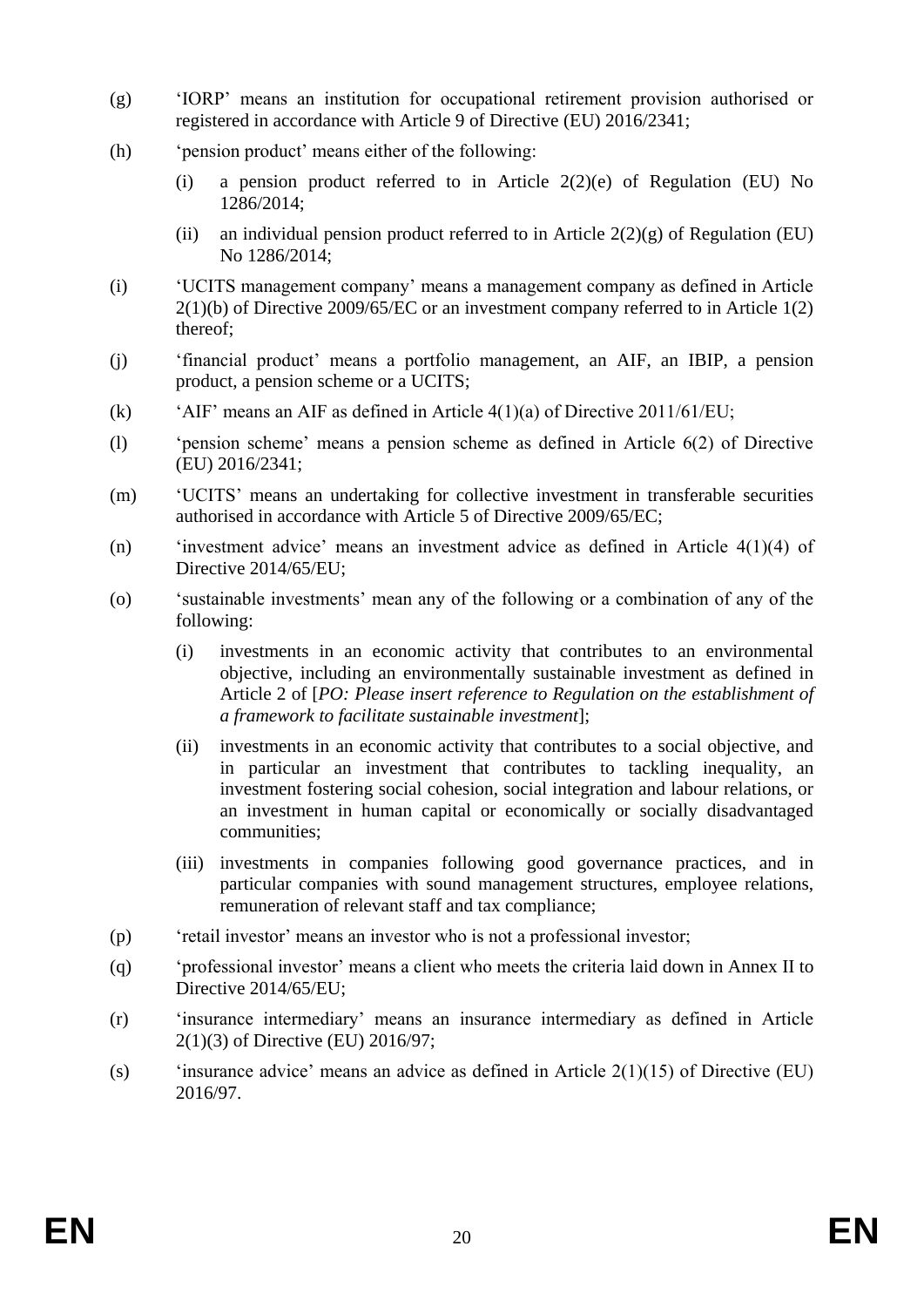## *Article 3*

## **Transparency of the sustainability risk policies**

- 1. Financial market participants shall publish written policies on the integration of sustainability risks in the investment decision-making process on their websites.
- 2. Insurance intermediaries which provide insurance advice with regard to IBIPs and investment firms which provide investment advice shall publish written policies on the integration of sustainability risks in investment advice or insurance advice on their websites.

# *Article 4*

## **Transparency of the integration of sustainability risks**

- 1. Financial market participants shall include descriptions of the following in precontractual disclosures:
- (a) the procedures and conditions applied for integrating sustainability risks in investment decisions;
- (b) the extent to which sustainability risks are expected to have a relevant impact on the returns of the financial products made available;
- (c) how the remuneration policies of financial market participants are consistent with the integration of sustainability risks and are in line, where relevant, with the sustainable investment target of the financial product.
- 2. Insurance intermediaries which provide insurance advice with regard to IBIPs and investment firms which provide investment advice shall include descriptions of the following in pre-contractual disclosures:
- (a) the procedures and conditions applied for integrating sustainability risks in investment advice or insurance advice;
- (b) the extent to which sustainability risks are expected to have a relevant impact on the returns of the financial products advised on;
- (c) how the remuneration policies of investment firms which provide investment advice and insurance intermediaries which provide insurance advice with regard to IBIPs are consistent with the integration of sustainability risks and are in line, where relevant, with the sustainable investments target of the financial product advised on.
- 3. The disclosures referred to in paragraph 1 and paragraph 2 shall be made in the following manner:
- (a) for AIFMs, in the disclosures to investors referred to in Article 23(1) of Directive 2011/61/EU;
- (b) for insurance undertakings, in the provision of information referred to in Article 185(2) of Directive 2009/138/EC;
- (c) for IORPs, in the provision of information referred to in Article 41 of Directive (EU) 2016/2341;
- (d) for managers of qualifying venture capital funds, in the provision of information referred to in Article 13(1) of Regulation (EU) No 345/2013;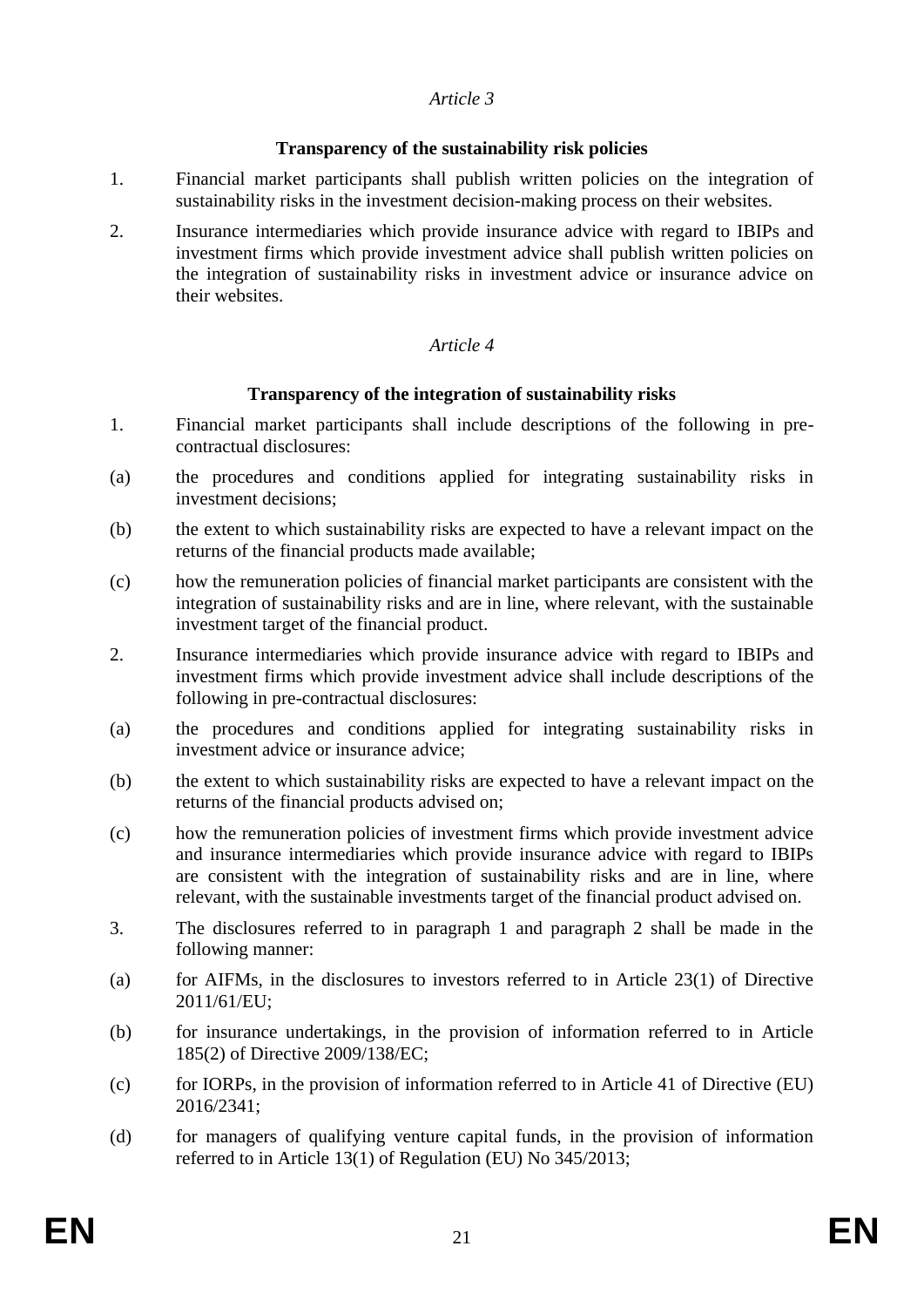- (e) for managers of qualifying social entrepreneurship funds, in the provision of information referred to in Article 14(1) of Regulation (EU) No 346/2013;
- (f) for providers of pension products, in writing in good time before a retail investor is bound by a contract relating to a pension product;
- (g) for UCITS management companies, in the prospectus referred to in Article 69 of Directive 2009/65/EC;
- (h) for investment firms which provide portfolio management or provide investment advice, in accordance with Article 24(4) of Directive 2014/65/EU;
- (i) for insurance intermediaries which provide insurance advice with regard to IBIPs, in accordance with Article 29(1) of Directive (EU) 2016/97.

#### *Article 5*

#### **Transparency of sustainable investments in pre-contractual disclosures**

- 1. Where a financial product has as its target sustainable investments or investments with similar characteristics, and an index has been designated as a reference benchmark, the information to be disclosed pursuant to Article 4(1) shall be accompanied by the following:
- (a) information on how the designated index is aligned with that target;
- (b) an explanation as to why the weighting and constituents of the designated index aligned with that target differ from a broad market index.
- 2. Where a financial product has as its target sustainable investments or investments with similar characteristics and no index has been designated as a reference benchmark, the information referred to in Article 4(1) shall include an explanation on how that target is reached.
- 3. Where a financial product has as its target the reduction in carbon emissions, the information to be disclosed pursuant to Article 4(1) shall include the targeted low carbon emission exposure.

By way of derogation from paragraph 2, where no [*EU low carbon benchmark*] or [*positive carbon impact benchmark*] in accordance with Regulation (EU) 2016/1011 is available, the information referred to in Article 4 shall include a detailed explanation of how the continued effort of reaching the target of reducing carbon emissions is ensured.

- 4. Financial market participants shall include in the information to be disclosed pursuant to Article 4(1) an indication of where the methodology used for the calculation of the indexes referred to in paragraph 1 of this Article and benchmarks referred to in the second subparagraph of paragraph 3 of this Article are to be found.
- 5. The European Banking Authority (EBA), European Insurance and Occupational Pensions Authority (EIOPA) and the European Securities and Markets Authority (ESMA) shall, through the Joint Committee of the European Supervisory Authorities ('Joint Committee') develop draft regulatory technical standards further specifying the details of the presentation and content of the information to be disclosed pursuant to this Article.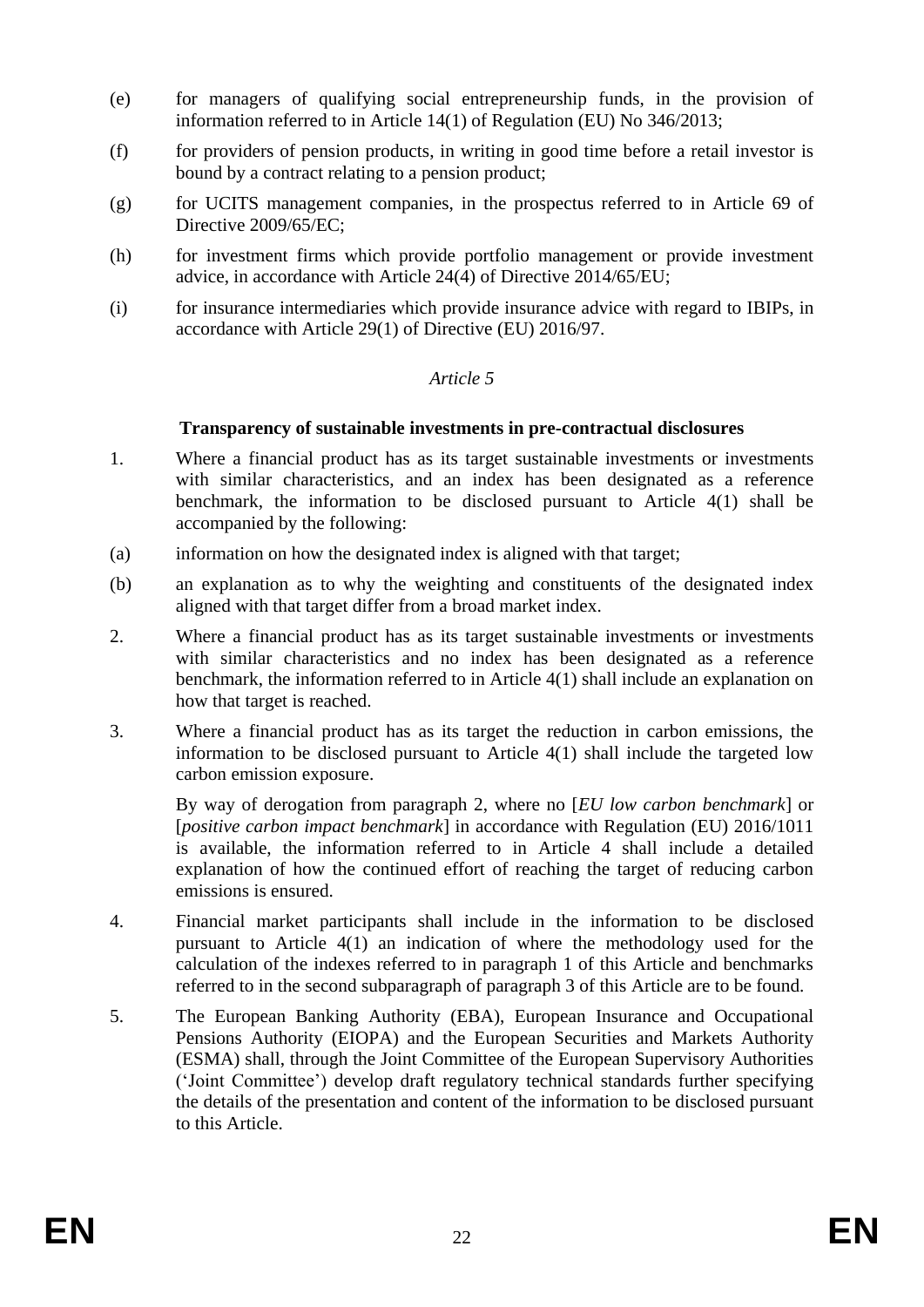6. EBA, EIOPA and ESMA shall submit those draft regulatory technical standards to the Commission by [*PO: Please insert date 18 months after the date of entry into force*].

Power is delegated to the Commission to adopt the regulatory technical standards referred to in the first subparagraph in accordance with Articles 10 to 14 of Regulation (EU) No 1093/2010, of Regulation (EU) No 1094/2010 and of Regulation (EU) No 1095/2010.

### *Article 6*

## **Transparency of sustainable investments on websites**

- 1. Financial market participants shall publish and maintain on their websites, for each financial product referred to in paragraphs (1), (2) and (3) of Article 5, the following:
- (a) a description of the sustainable investment target;
- (b) information on the methodologies used to assess, measure and monitor the impact of the sustainable investments selected for the financial product, including its data sources, screening criteria for the underlying assets and the relevant sustainability indicators used to measure the overall sustainable impact of the financial product;
- (c) the information referred to in Article 5;
- (d) the information referred to in Article 7.

The information to be disclosed pursuant to the first subparagraph shall be published in a clear way and in a prominent area of the website.

2. EBA, EIOPA and ESMA shall, through the Joint Committee, develop draft regulatory technical standards further specifying the details of the presentation and content of information referred to in point (a) and (b) of paragraph 1.

EBA, EIOPA and ESMA shall submit those draft regulatory technical standards to the Commission by [*PO: Please insert date 18 months after the date of entry into force*].

Power is delegated to the Commission to adopt the regulatory technical standards referred to in the first subparagraph in accordance with Articles 10 to 14 of Regulation (EU) No 1093/2010, of Regulation (EU) No 1094/2010 and of Regulation (EU) No 1095/2010.

#### *Article 7*

#### **Transparency of sustainable investments in periodical reports**

- 1. Where financial market participants make available a financial product referred to in paragraphs (1), (2) and (3) of Article 5, they shall include a description of the following in periodical reports:
- (a) the overall sustainability-related impact by the financial product by means of relevant sustainability indicators;
- (b) where an index has been designated as a reference benchmark, a comparison between the overall impact of the financial product with the designated index and a broad market index in terms of weighting, constituents and sustainability indicators.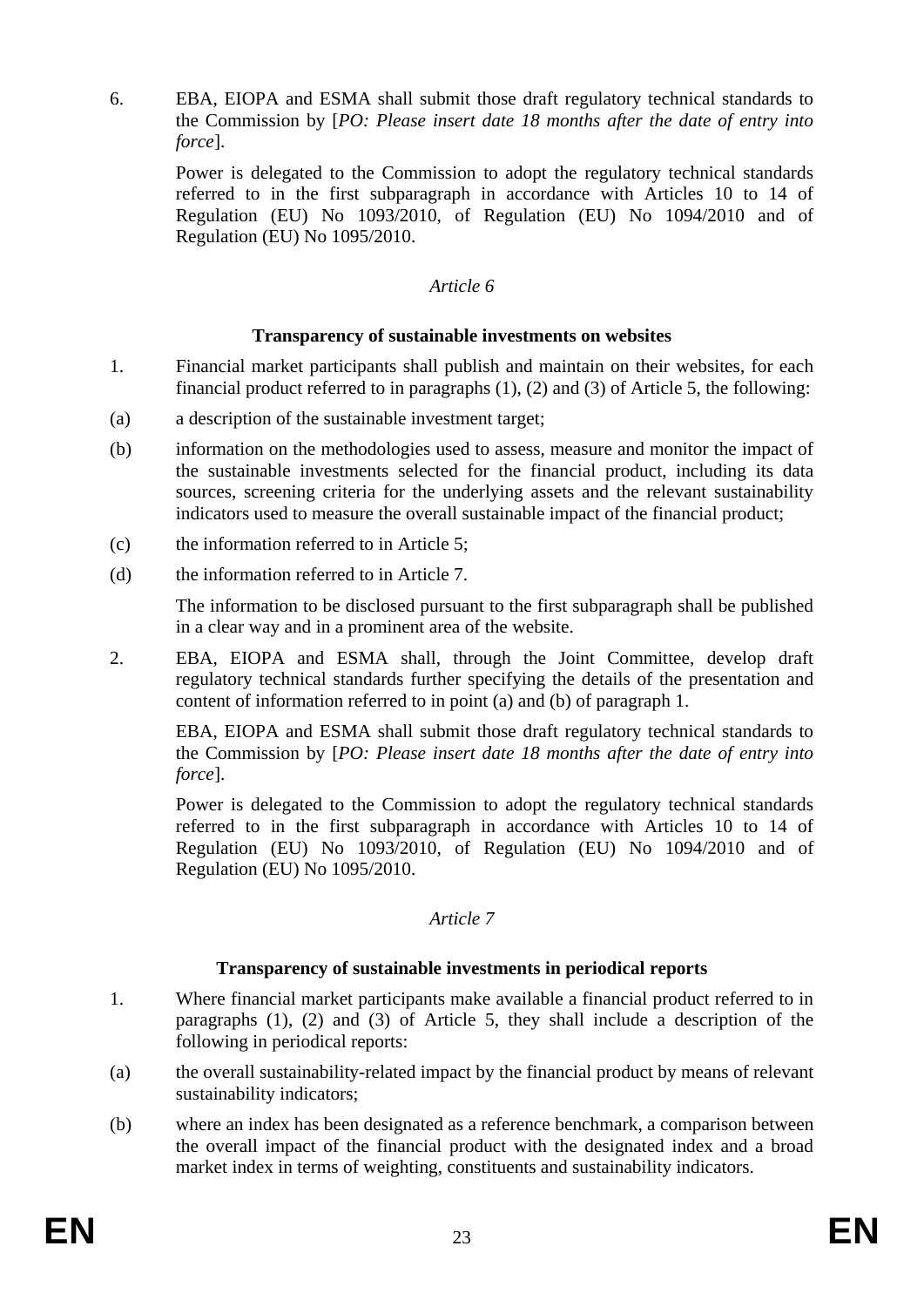- 2. The disclosures referred to in paragraph 1 shall be made in the following manner:
- (a) for AIFMs, in the annual report referred to in Article 22 of Directive  $2011/61/EU$ ;
- (b) for insurance undertakings, annually in writing in accordance with Article 185(6) of Directive 2009/138/EC;
- (c) for IORPs, in the pension benefit statement referred to in Article 38 of Directive (EU) 2016/2341 and in the provision of information referred to in Article 43 of Directive (EU) 2016/2341;
- (d) for managers of qualifying venture capital funds, in the annual report referred to in Article 12 of Regulation (EU) No 345/2013;
- (e) for managers of qualifying social entrepreneurship funds, in the annual report referred to in Article 13 of Regulation (EU) No 346/2013;
- (f) for providers of pension products, in writing at least in annual reports or in reports in accordance with national law;
- (g) for UCITS management companies or UCITS investment companies, in the halfyearly and annual reports referred to in Article 69 of Directive 2009/65/EC;
- (h) for investment firms which provide portfolio management, in the periodical reports referred to in Article 25(6) of Directive 2014/65/EU.
- 3. For the purposes of paragraph 1, financial market participants may use the information in management reports in accordance with Article 19 or the information in non-financial statements in accordance with Article 19a of Directive 2013/34/EU where appropriate.
- 4. EBA, EIOPA and ESMA shall, through the Joint Committee, develop draft regulatory technical standards further specifying the details of the content and presentation of information referred to in paragraph 1.

EBA, EIOPA and ESMA shall submit those draft regulatory technical standards to the Commission by [*PO: Please insert date 18 months after the date of entry into force*].

Power is delegated to the Commission to adopt the regulatory technical standards referred to in the first subparagraph in accordance with Articles 10 to 14 of Regulation (EU) No 1093/2010, of Regulation (EU) No 1094/2010 and of Regulation (EU) No 1095/2010.

#### *Article 8*

#### **Review of disclosures**

- 1. Financial market participants shall ensure that any information published in accordance with Article 3 or Article 6 is kept up-to-date. Where a financial market participant amends such information, a clear explanation of that change shall be published on the same website.
- 2. Paragraph 1 shall apply *mutatis mutandis* to insurance intermediaries which provide insurance advice with regard to IBIPs and investment firms which provide investment advice with regard to any information published in accordance with Article 3.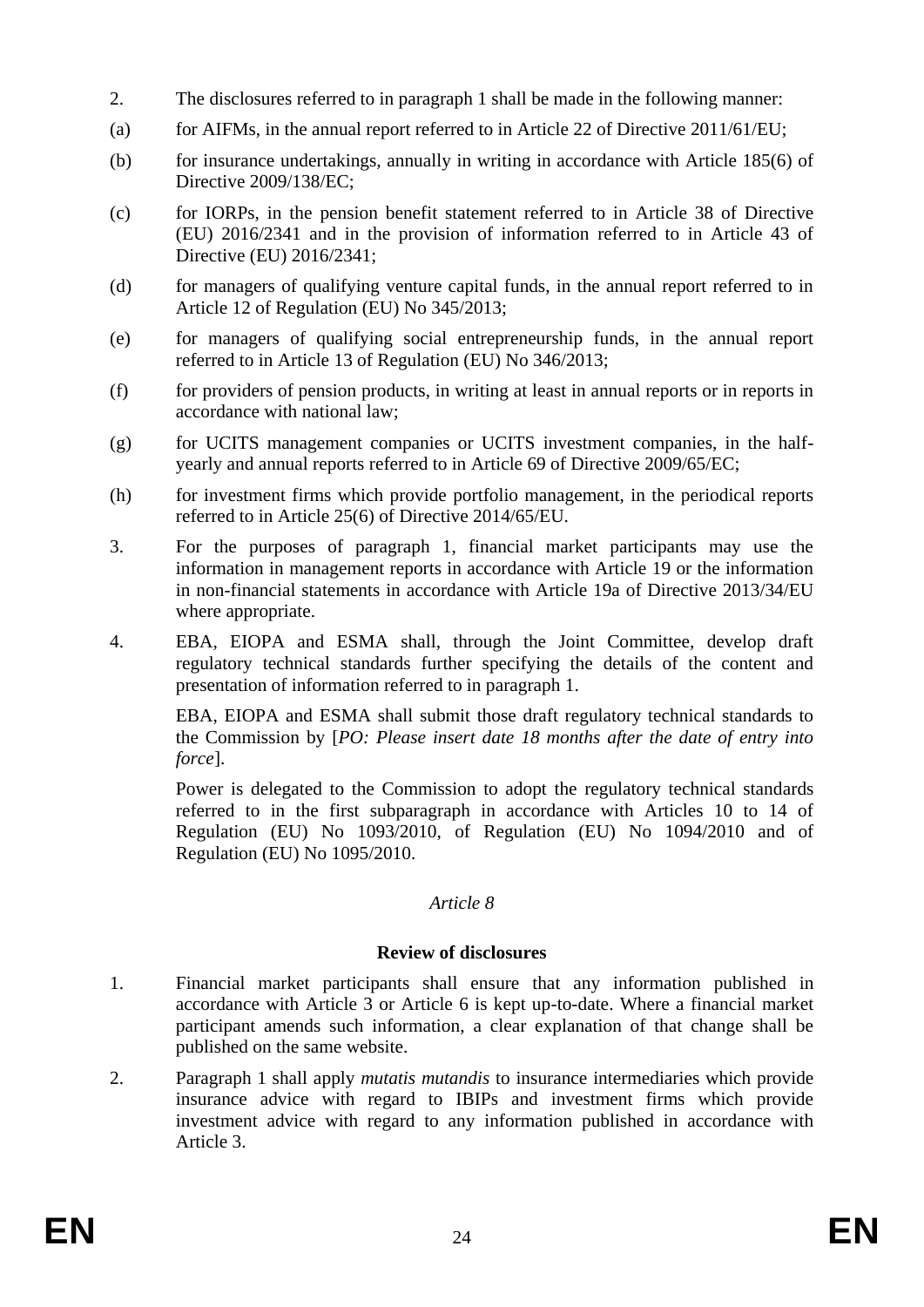#### *Article 9*

#### **Marketing communications**

- 1. Without prejudice to stricter sectoral legislation, in particular Directive 2009/65/EC, Directive 2014/65/EU, Directive (EU) 2016/97 of the European Parliament and of the Council and Regulation (EU) No 1286/2014, financial market participants, insurance intermediaries which provide insurance advice with regard to IBIPs and investment firms which provide investment advice shall ensure that their marketing communications do not contradict the information disclosed pursuant to this Regulation.
- 2. EBA, EIOPA and ESMA may develop, through the Joint Committee, draft implementing technical standards to determine the standard presentation of information on sustainable investments.

Power is conferred on the Commission to adopt the implementing technical standards in accordance with Article 15 of Regulation (EU) No 1093/2010, of Regulation (EU) No 1094/2010 and of Regulation (EU) No 1095/2010.

#### *Article 10*

#### **Amendments to Directive (EU) 2016/2341**

Directive (EU) 2016/2341 is amended as follows:

(1) In Article 19, the following paragraph 9 is added:

'9. The Commission is empowered to adopt, by means of delegated acts in accordance with Article 60a, measures ensuring that:

- (a) the 'prudent person' rule with respect to the consideration of environmental, social and governance risks is taken into account;
- (b) environmental, social and governance factors in internal investment decisions and risk management processes are included.

Those delegated acts shall take into account the size, nature, scale and complexity of the activities of the IORPs and of the risks inherent to these activities and ensure consistency with Article 14 of Directive 2009/65/EC, Article 132 of Directive 2009/138/EC and Article 12 of Directive 2011/61/EU.';

(2) the following Article 60a is inserted:

'*Article 60a*

#### **Exercise of the delegation**

1. The power to adopt delegated acts is conferred on the Commission subject to the conditions laid down in this Article.

2. The power to adopt delegated acts referred to in Article 19(9) shall be conferred on the Commission for an indeterminate period of time from the date of entry into force of this Regulation.

3. The delegation of powers referred to in Article 19(9) may be revoked at any time by the European Parliament or by the Council. A decision to revoke shall put an end to the delegation of the power specified in that decision. It shall take effect the day